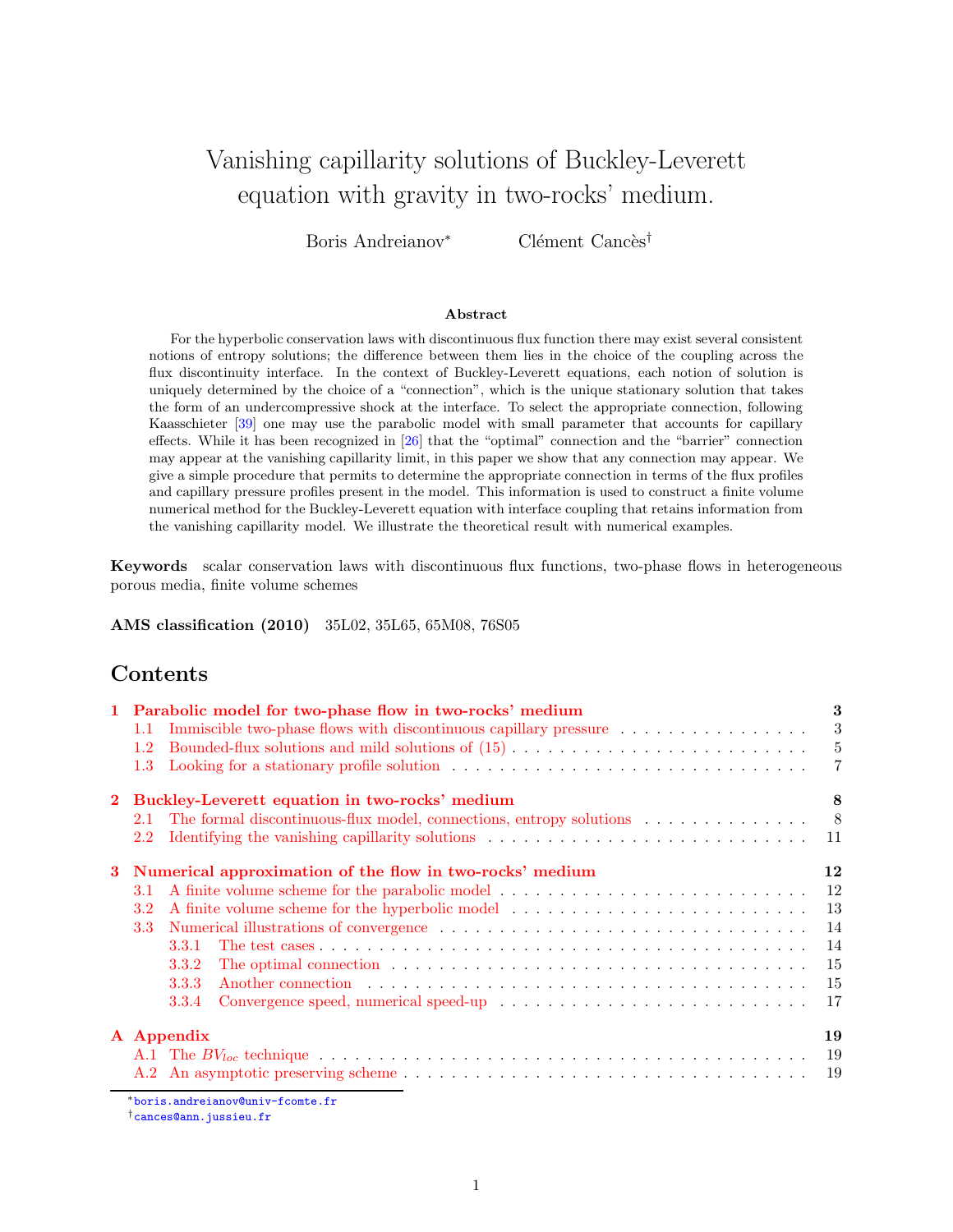# Introduction

The Buckley-Leverett equation is a scalar conservation law

$$
\partial_t s + \partial_x f(x, s) = 0
$$

with a particular form of the flux function  $f(x, \cdot)$ ; the dependence in x describes the medium heterogeneities, and the whole equation serves as a model for two-phase immiscible flow in one-dimensional medium with neglected capillarity effects. The details of the models (with and without capillarity) are recalled in the sequel. When the dependence of f on x is regular, the notion of Kruzhkov entropy solution  $[40]$  has been recognized as the appropriate one; in particular, it is known that, whatever be the form of the capillary pressure curves, the "vanishing capillarity limit" yields the Kruzhkov solution (e.g., in the autonomous case, one can deduce this convergence result from the approach of [\[15\]](#page-21-0); for the general case, the result of [\[46\]](#page-23-2) can be used). The situation is much more delicate when the medium consists of two or more geological layers with radically different physical properties and a sharp transition between the layers; mathematically, this means that  $x \mapsto f(x, \cdot)$  presents discontinuities. Several works were devoted to the study of such *discontinuous*flux Buckley-Leverett model; let us mention Gimse and Risebro [\[37,](#page-22-1) [38\]](#page-22-2), Kaasschieter [\[39\]](#page-23-0), Adimurthi et al.  $[1, 2]$  $[1, 2]$ , Bürger et al.  $[19]$  (see also  $[20]$ ), and the works  $[24, 25, 26]$  $[24, 25, 26]$  $[24, 25, 26]$  $[24, 25, 26]$  of the second author. These works were mainly considering the model problem with interface located at  $x = 0$  and piecewise constant in x flux  $f(x, \cdot) = f_L(\cdot) \mathbb{1}_{x < 0} + f_R(\cdot) \mathbb{1}_{x > 0}$ ; this will also be our framework in this paper.

In particular, Adimurthi, Mishra and Veerappa Gowda in [\[2\]](#page-21-2) have pointed out the fact that infinitely many notions of solution, all of them equally consistent from the mathematical point of view, may coexist for the discontinuous-flux Buckley-Leverett equation; this fact was illustrated numerically in [\[19\]](#page-22-3). The so-called "optimal entropy solutions" (here and in the sequel, we follow the terminology of [\[24,](#page-22-5) [25,](#page-22-6) [26\]](#page-22-0)) were recognized as the vanishing capillarity limits (with discontinuous capillarity  $\pi(x, \cdot) = \pi_L(\cdot) 1\!\!1_{x>0} + \pi_R(\cdot) 1\!\!1_{x>0})$  in some physical situations: see [\[39,](#page-23-0) [1,](#page-21-1) [24\]](#page-22-5). In [\[25\]](#page-22-6), it was shown that the so-called "barrier entropy solutions" appear, in another physical range of parameters. Roughly speaking, the optimal entropy solutions correspond to the maximization of the flux of one phase across the interface while the barrier entropy solutions correspond to the situation where the flux of this same phase across the interface is minimized (cf. [\[26\]](#page-22-0)). As shown in [\[25\]](#page-22-6), the occurrence of the barrier entropy solution can be linked to the *oil trapping* phenomenon. In this paper we show, both theoretically and numerically, that all intermediate notions of entropy solutions, described by Adimurthi, Mishra and Veerappa Gowda in [\[2\]](#page-21-2) and by Bürger, Karlsen and Towers in [\[20\]](#page-22-4), do appear as vanishing capillarity limits. More importantly, we indicate a simple procedure that permits to identify the adequate notion of solution, given the graphs of the flux functions  $f_{L,R}$  and of the capillarity functions  $\pi_{L,R}$ .

While the starting point of our analysis is exactly the same as in the work of Kaasschieter [\[39\]](#page-23-0), we exploit the theoretical framework of the paper [\[7\]](#page-21-3) of Karlsen, Risebro and the first author (see also Bürger et al. [\[20\]](#page-22-4)) in order to avoid the lengthy analysis of vanishing capillarity profiles corresponding to different initial Riemann data. Namely, from the facts established in [\[2,](#page-21-2) [20,](#page-22-4) [7\]](#page-21-3) and those assessed in [\[23,](#page-22-7) [28\]](#page-22-8), we deduce that only one vanishing capillarity profile should be constructed explicitly. The choice of the profile follows a simple geometrical rule (see Fig. 1 and Proposition [3\)](#page-6-1).

The paper is organized as follows. In Section [1,](#page-2-0) we recall the parabolic model for two-rocks' porous medium, and the notions of bounded-flux and mild solutions as introduced in [\[28\]](#page-22-8). The key point here is the so-called Kato inequality, which is a localized  $L^1$  contraction principle satisfied by two mild solutions. In Section [1.3,](#page-6-0) we point out a particular mild solution; this is a viscosity profile connecting some states  $(s_L^{\pi}, s_R^{\pi})$ defined from transmission conditions across the interface. This profile gives rise to the particular stationary solution  $c(x) = s_L^{\pi} \mathbb{1}_{x<0} + s_R^{\pi} \mathbb{1}_{x>0}$  for the hyperbolic Buckley-Leverett model in two-rocks' medium described in Section [2.](#page-7-0) Namely,  $c(\cdot)$  can be obtained as a vanishing capillarity limit, therefore it must be considered as an admissible solution for the hyperbolic model. Using this fact and the general structure of entropy solutions to our hyperbolic model, in Theorem [5](#page-10-1) we eventually identify the vanishing capillarity limits as the  $\mathcal{G}_{s_L^{\pi}, s_R^{\pi}}$ -entropy solutions in the sense of [\[7\]](#page-21-3). Finally, in Section [3](#page-11-0) we illustrate numerically the above theoretical results. For solving the hyperbolic model obtained as the vanishing capillarity limit, we use a simple finite volume Godunov scheme designed in [\[4\]](#page-21-4) to approximate the discontinuous-flux Buckley-Leverett equation in a way compatible with the more precise parabolic model with capillarity. In order to illustrate the efficiency of the procedure, we compare the results provided by this Godunov scheme with those provided by the scheme (analyzed in [\[23\]](#page-22-7)) that approximates the parabolic problem. In particular, we observe a remarkable computational gain in considering the simplified model, as well as a good concordance in the numerical results.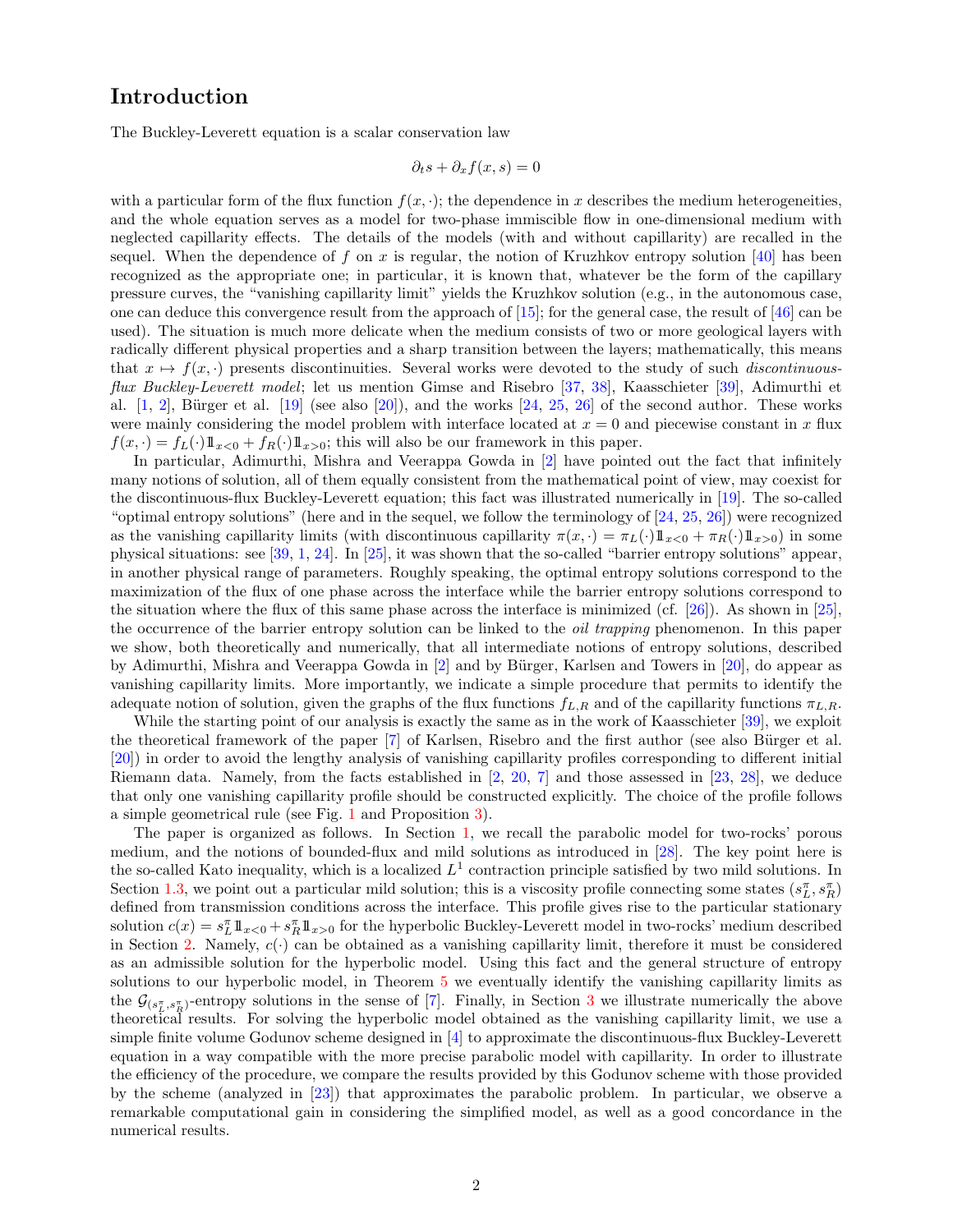## <span id="page-2-0"></span>1 Parabolic model for two-phase flow in two-rocks' medium

This section is devoted to the parabolic model of two-phase flow with discontinuous capillary pressure in one space dimension. Following the previous work of the second author [\[28,](#page-22-8) [23,](#page-22-7) [29\]](#page-22-9) (see also [\[47,](#page-23-3) [21\]](#page-22-10)), the frame of multivalued capillary pressures is introduced in order to give a extended sense to the continuity of the capillary pressure at the medium's discontinuity. We will use the notions of bounded-flux and mild solutions that have been proved to be well-suited for this problem in [\[28,](#page-22-8) [23\]](#page-22-7). This model will be re-scaled, letting a scaling parameter appear in front of the capillary diffusion. Letting the capillarity parameter  $\epsilon$  tend to zero will be the main purpose of this paper, and especially of Section [2.2.](#page-10-0)

#### <span id="page-2-1"></span>1.1 Immiscible two-phase flows with discontinuous capillary pressure

We consider a one-dimensional porous medium made of two different rocks  $\Omega_L = (-\infty, 0)$  and  $\Omega_R = (0, +\infty)$ , separated by an interface  $\Gamma = \{x = 0\}$ . The medium is assumed to be vertical, but we use the subscripts L ("Left") for the lower rock, and R ("Right") for the upper rock in order to comply with the notation used in the context of conservation laws with discontinuous flux. Two immiscible and incompressible phases  $a, b$  are flowing within this medium. Writing the volume balance of each phase in  $\Omega_i$  yields

<span id="page-2-3"></span>
$$
\phi_i \partial_t s_\alpha + \partial_x v_\alpha = 0 \qquad (\alpha \in \{a, b\}, i \in \{L, R\}), \tag{1}
$$

where  $s_{\alpha} \in [0,1]$  denotes the saturation of the phase  $\alpha$  and  $\phi_i \in (0,1)$  denotes the porosity of the rock  $\Omega_i$ . The filtration speed  $v_{\alpha}$  of the phase  $\alpha$  is prescribed by the Darcy-Muskat law (see e.g. [\[13\]](#page-21-5))

$$
v_{\alpha} = -K_i \frac{kr_{\alpha,i}(s_{\alpha})}{\mu_{\alpha}} (\partial_x p_{\alpha} - \rho_{\alpha} g) \qquad (\alpha \in \{a, b\}, i \in \{L, R\}),
$$
 (2)

where  $K_i$  is the intrinsic permeability of  $\Omega_i$ ,  $\mu_\alpha$ ,  $p_\alpha$  and  $\rho_\alpha$  are respectively the viscosity, the pressure and the density of the phase  $\alpha$ , and g is the gravity. Whenever  $\rho_a \neq \rho_b$ , the presence of gravity induces the buoyancy force. The relative permeability  $kr_{\alpha,i}$  of the phase  $\alpha$  in  $\Omega_i$  is supposed to be Lipschitz continuous, increasing on [0, 1] and such that  $kr_{\alpha,i}(0) = 0$ . The pore volume is supposed to be fully saturated by the fluid, i.e.

$$
s_a + s_b = 1,\t\t(3)
$$

while the phase pressures are supposed to be linked by the capillary pressure relation

$$
p_a - p_b = \pi_i(s_a), \qquad (i \in \{L, R\}), \tag{4}
$$

where the functions  $\pi_i$  are increasing. As noticed by H. W. Alt *et al.* [\[3\]](#page-21-6), the natural topology for the phase pressure  $p_{\alpha}$  stems from the estimate

<span id="page-2-2"></span>
$$
\sum_{i} \int_{\Omega_i} k r_{\alpha,i}(s_\alpha) \left(\partial_x p_\alpha\right)^2 dx \le C. \tag{5}
$$

Therefore, if  $s_{\alpha} = 0$  (and thus  $kr_{\alpha,i}(s_{\alpha}) = 0$ ), no control is provided by [\(5\)](#page-2-2) on the pressure  $p_{\alpha}$ . As suggested in [\[29\]](#page-22-9) (see also [\[17,](#page-21-7) [16\]](#page-21-8)), we extend the pressure in the following multivalued way

$$
p_a(x,t) = [-\infty, p_b(x,t) + \pi_i(0)] \quad \text{if } x \in \Omega_i \text{ and } s_a(x,t) = 0,
$$
 (6a)

$$
p_b(x,t) = [-\infty, p_a(x,t)) - \pi_i(1)] \quad \text{if } x \in \Omega_i \text{ and } s_a(x,t) = 1,
$$
 (6b)

for  $i = L, R$ . Therefore, as it was already the case in [\[21,](#page-22-10) [28\]](#page-22-8), the capillary pressure function has to be extended into the maximal monotone graph  $\tilde{\pi}_i$  from [0, 1] to  $[-\infty, +\infty]$  defined by

$$
\tilde{\pi}_i(s) = \begin{cases}\n\pi_i(s) & \text{if } s \in (0,1), \\
[-\infty, \pi_i(0)] & \text{if } s = 0, \\
[\pi_i(1), +\infty] & \text{if } s = 1.\n\end{cases}
$$
\n(7)

At the interface  $\Gamma$ , we require the balance of the phase fluxes, i.e. (formally)

<span id="page-2-4"></span>
$$
v_{\alpha}(0^-,t) = v_{\alpha}(0^+,t) \qquad (\alpha \in \{a,b\}), \tag{8}
$$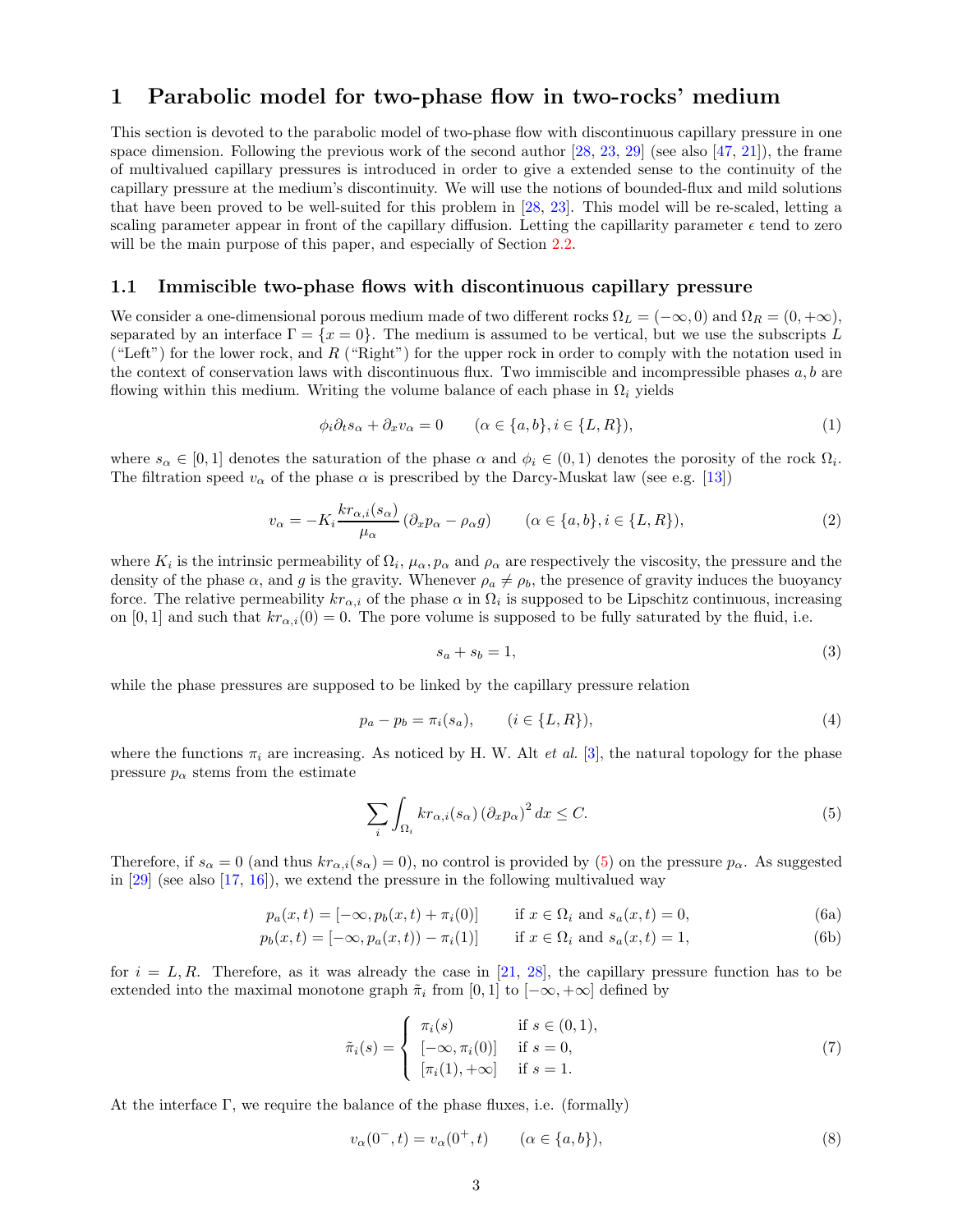and the continuity of the extended phase pressures, i.e.

<span id="page-3-3"></span>
$$
p_{\alpha}(0^-,t) \cap p_{\alpha}(0^+,t) \neq \emptyset. \tag{9}
$$

Here and at the sequel, the values at  $x = 0^{\pm}$  denote the one-sided traces of different quantities, in some sense that has to be made precise in each case.

Now, summing [\(1\)](#page-2-3) for  $\alpha = a, b$  we find that  $\partial_x(v_a + v_b) = 0$ . Thanks to [\(8\)](#page-2-4), we can claim that the total flow rate  $q := v_a + v_b$  only depends on time. For the sake of simplicity, we assume that q is constant in time. However, our results can be generalized to the case of time dependent  $q$  by means of an adaptation of the tools developed in [\[6,](#page-21-9) [5,](#page-21-10) [22\]](#page-22-11). Without loss of generality, we assume that  $q \ge 0$  and that the buoyancy coefficient  $(\rho_a - \rho_b)g$  is nonnegative (these conditions can be enforced by changing x by  $-x$  and by exchanging the role of a and b). The equation [\(1\)](#page-2-3) for the phase a can now be rewritten under the form

$$
\phi_i \partial_t s_a + \partial_x (f_i(s_a) - \lambda_i(s_a) \partial_x \pi_i(s_a)) = 0,
$$
\n(10)

where, for  $i = L, R$ ,

<span id="page-3-1"></span>
$$
\lambda_i(s) = K_i \frac{k r_{a,i}(s) k r_{b,i}(1-s)}{\mu_b k r_{a,i}(s) + \mu_a k r_{b,i}(1-s)}, \quad f_i(s) = q \frac{k r_{a,i}(s)}{k r_{a,i}(s) + \frac{\mu_a}{\mu_b} k r_{b,i}(1-s)} + (\rho_a - \rho_b) g \lambda_i(s). \tag{11}
$$

Since we assumed that  $k r_{a,i}(s)$ ,  $k r_{b,i}(s)$  are zero if and only if  $s = 0$ , the functions  $\lambda_i$  verify  $\lambda_i(0) = \lambda_i(1) = 0$ and  $\lambda_i(s) > 0$  if  $s \in (0,1)$ , while the functions  $f_i$  are such that  $f_i(0) = 0$  and  $f_i(1) = q$ . For classical choices of relative permeabilities  $kr_{a,i}$  and  $kr_{b,i}$  (see e.g. [\[13\]](#page-21-5)), the flux functions  $f_i$ ,  $i = L, R$ , are bell-shaped in the sense  $(A1)$  below.

For the sake of readability, we remove the index  $a$  in  $s_a$ ; thus  $s$  stands for the saturation of the phase  $a$ . Denoting by  $\varphi_i$  the Kirchhoff's transform function defined by

$$
\varphi_i(s) = \int_0^s \lambda_i(z) \pi'_i(z) dz,
$$

we convert equation [\(11\)](#page-3-1), valid in  $\Omega_i$ , into

<span id="page-3-4"></span>
$$
\phi_i \partial_t s + \partial_x (f_i(s) - \partial_x \varphi_i(s)) = 0.
$$
\n(12)

Thus equation [\(8\)](#page-2-4) becomes

<span id="page-3-2"></span>
$$
\lim_{x \to 0^{-}} \left( f_L(s) - \partial_x \varphi_L(s) \right) = \lim_{x \to 0^{+}} \left( f_R(s) - \partial_x \varphi_R(s) \right); \tag{13}
$$

the precise sense of equality [\(13\)](#page-3-2) will be specified later. Notice that traces at  $x = 0^{\pm}$  of  $\varphi_i(s)$  exist whenever  $\varphi_i(s(t, \cdot)) \in H^1(\Omega_i)$ . Since each  $\varphi_i$  admits a continuous inverse function, also the one-sided traces of s on Γ exist in the strong  $L^1(0,T)$  sense. Denote by  $s_L, s_R$  the traces on Γ from  $\Omega_L$  and  $\Omega_R$  respectively; it has been shown in  $[21, 28, 29]$  $[21, 28, 29]$  $[21, 28, 29]$  $[21, 28, 29]$  that relation  $(9)$  implies

<span id="page-3-5"></span>
$$
\tilde{\pi}_L(s_L) \cap \tilde{\pi}_R(s_R) \neq \emptyset. \tag{14}
$$

Note that in this paper, buoyancy is taken into account, and, as it will be stressed in the sequel, it plays a major role in the following study. Indeed, it makes the flux  $f_i$  defined by [\(11\)](#page-3-1) bell-shaped in the sense of assumption  $(A1)$  below. In the case where the gravity was neglected, existence of traveling wave solutions to problem  $(12)$ – $(14)$  was investigated in [\[50\]](#page-23-4), while existence and uniqueness of (regular) weak solutions was shown in [\[14,](#page-21-11) [28,](#page-22-8) [47\]](#page-23-3). The effective equations in a stratified porous medium were formally derived in [\[49\]](#page-23-5), and rigorously recovered in [\[47\]](#page-23-3). Numerical schemes were proposed in [\[36,](#page-22-12) [1,](#page-21-1) [35\]](#page-22-13) and analyzed in [\[34\]](#page-22-14). To our knowledge, the only results available concerning the analysis of problem  $(12)$ – $(14)$  in presence of gravity are [\[39\]](#page-23-0) for the traveling waves and [\[23\]](#page-22-7) for the existence and uniqueness of the solutions, existence being proved by establishing the convergence of a suitable finite volume scheme. Multi-dimensional extensions have been recently performed [\[29,](#page-22-9) [17,](#page-21-7) [16\]](#page-21-8).

Due to the large dimensions of the sedimentary basins, and since the time scale involved in the migration of hydrocarbons is also large, it is natural to rescale the variables by choosing  $x := x/\epsilon$ ,  $t := t/\epsilon$  for some small positive  $\epsilon$ . The problem [\(12\)](#page-3-4)–[\(14\)](#page-3-5), completed with the initial condition [\(15d\)](#page-3-6), thus turns into

$$
\phi_i \partial_t s^{\epsilon} + \partial_x (f_i(s^{\epsilon}) - \epsilon \partial_x \varphi_i(s^{\epsilon})) = 0 \quad \text{in } \Omega_i \times (0, \infty), \tag{15a}
$$

$$
\lim_{x \to 0^{-}} \left( f_L(s^{\epsilon}) - \epsilon \partial_x \varphi_L(s^{\epsilon}) \right) = \lim_{x \to 0^{+}} \left( f_R(s^{\epsilon}) - \epsilon \partial_x \varphi_R(s^{\epsilon}) \right) \quad \text{in } (0, T), \tag{15b}
$$

$$
\tilde{\pi}_L(s_L^{\epsilon}) \cap \tilde{\pi}_R(s_R^{\epsilon}) \neq \emptyset \quad \text{ in } (0, T), \tag{15c}
$$

<span id="page-3-8"></span><span id="page-3-7"></span><span id="page-3-6"></span><span id="page-3-0"></span>
$$
s_{|_{t=0}}^{\epsilon} = s_0 \quad \text{in } \mathbb{R}.\tag{15d}
$$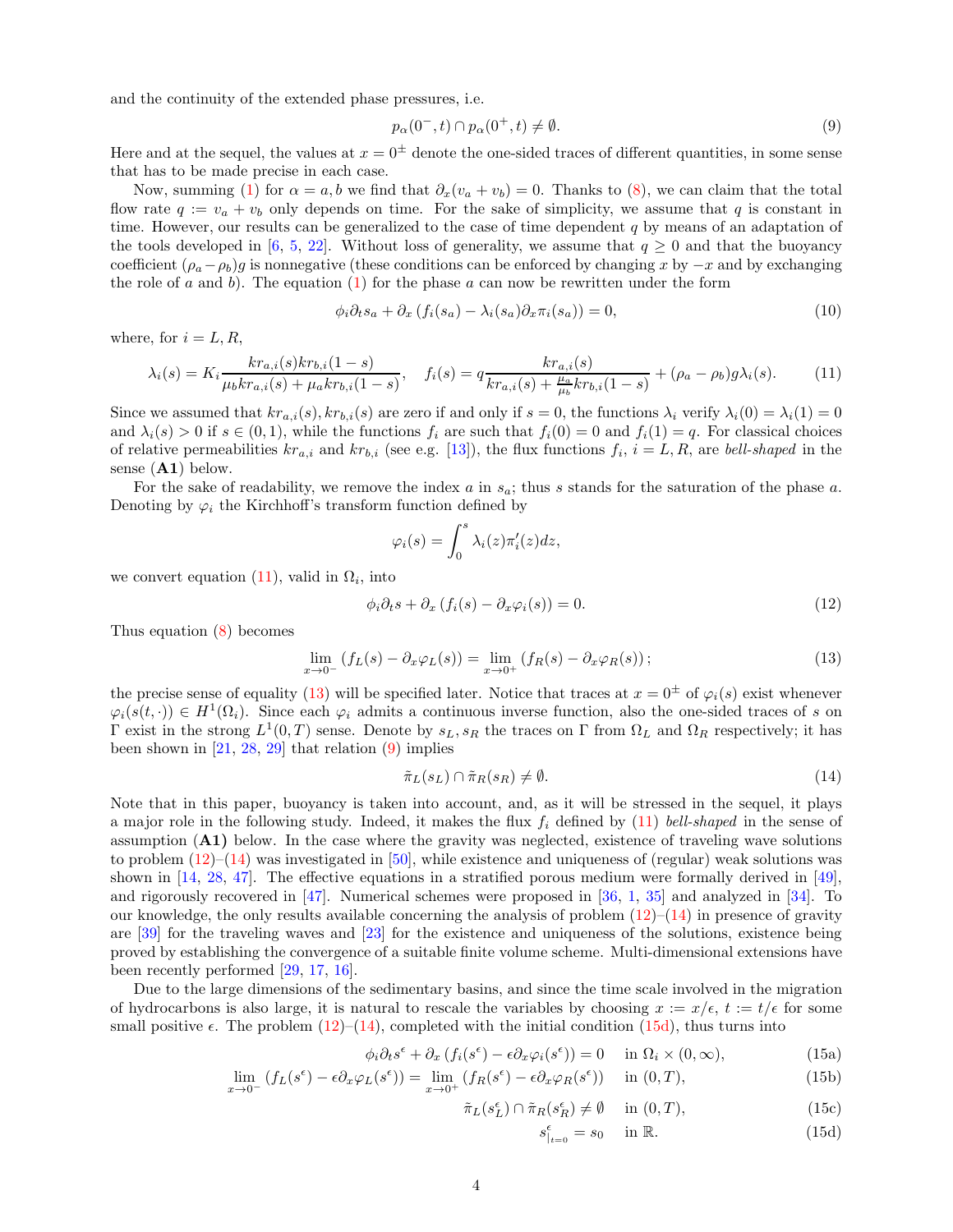Here, as usual,  $i = L, R$  and  $s_L^{\epsilon}$ ,  $s_R^{\epsilon}$  denote the traces of  $s^{\epsilon}$  at  $x = 0^-$  and  $x = 0^+$ , respectively. The flux transmission property [\(15b\)](#page-3-7) should be understood in the weak sense, e.g., according to the theory of [\[32\]](#page-22-15).

Let us now make precise the assumptions on the data required for our analysis. It is worth noting that all of them are fulfilled by the model commonly used in oil-engineering (see  $(13, 9)$ ).

- (A1) The flux functions  $f_i$  belong to Lip([0,1]) and satisfy  $f_i(0) = 0, f_i(1) = q \ge 0$ . Moreover,  $f_i$  is a so-called *bell-shaped* function, i.e. there exists  $\overline{s}_i \in (0,1]$  such that  $f_i'(s)(\overline{s}_i - s) > 0$  for a.e.  $s \in (0,1)$ .
- (A2) The capillary pressure functions  $\pi_i$  belong to  $\text{Lip}_{loc}((0,1)) \cap L^1((0,1))$  and they are strictly increasing on (0, 1).
- (A3) The Kirchhoff transforms  $\varphi_i$  belong to Lip([0,1]) and they are strictly increasing on [0,1].
- (A4)  $s_0$  is measurable with  $0 \leq s_0 \leq 1$ .

Hereabove,  $i = L, R$ ; and by Lip and Lip<sub>loc</sub> we denote the spaces of Lipschitz and locally Lipschitz continuous functions, respectively.

#### <span id="page-4-0"></span>1.2 Bounded-flux solutions and mild solutions of [\(15\)](#page-3-0)

The mathematical analysis of the system [\(15\)](#page-3-0) for fixed  $\epsilon$  is carried out in [\[14,](#page-21-11) [47,](#page-23-3) [28\]](#page-22-8) in cases where the gravity (and thus the buoyancy) is neglected, and in [\[23\]](#page-22-7) in presence of buoyancy. Let us recall the framework of bounded-flux solutions introduced in [\[28,](#page-22-8) [23\]](#page-22-7) for this problem.

<span id="page-4-1"></span>**Definition 1 (bounded-flux solution)** A function  $s^{\epsilon} \in L^{\infty}(\mathbb{R} \times \mathbb{R}_{+}; [0, 1])$  is said to be a bounded flux solution of problem [\(15\)](#page-3-0) with initial datum  $s_0$  if  $\partial_x \varphi_i(s^{\epsilon}) \in L^{\infty}(\Omega_i \times \mathbb{R}_+)$ , if  $\tilde{\pi}_L(s^{\epsilon}_L(t)) \cap \tilde{\pi}_R(s^{\epsilon}_R(t)) \neq \emptyset$  for  $a.e. \ t \in \mathbb{R}_+$ , and if, for all  $\psi \in C_c^{\infty}(\mathbb{R} \times \mathbb{R}_+),$ 

<span id="page-4-4"></span>
$$
\iint_{\mathbb{R}\times\mathbb{R}_+} \phi_i s^{\epsilon} \partial_t \psi + \int_{\mathbb{R}} \phi_i s_0 \psi(\cdot,0) + \sum_{i \in \{L,R\}} \iint_{\Omega_i \times \mathbb{R}_+} \left( f_i(s^{\epsilon}) - \epsilon \partial_x \varphi_i(s^{\epsilon}) \right) \partial_x \psi = 0.
$$
\n(16)

From now on, we use the *semi-Kruzhkov entropy fluxes* 

$$
\Phi_i^{\pm}(a, b) = sign_{\pm}(a - b)(f_i(a) - f_i(b)),
$$

where  $sign_{+}(a) = 1$  if  $a > 0$  and 0 otherwise, and  $sign_{-}(a) = -sign_{+}(-a)$ . In the sequel, for  $a \in \mathbb{R}$ , we denote by  $a^+$  (resp.  $a^-$ ) the positive (resp. negative) part of a, i.e.  $a^{\pm} = \text{sign}_{\pm}(a)a$ .

**Proposition [1](#page-4-1)** Let  $s^{\epsilon}$ ,  $\check{s}^{\epsilon}$  be two bounded-flux solutions of [\(15\)](#page-3-0) in the sense of Definition 1 corresponding to initial data  $s_0, \check{s}_0$  respectively. Then for all  $\psi \in C_c^{\infty}(\mathbb{R} \times \mathbb{R}_+; \mathbb{R})$ , the following Kato inequality holds:

<span id="page-4-3"></span>
$$
\sum_{i \in \{L,R\}} \iint_{\Omega_i \times \mathbb{R}_+} \phi_i (s^{\epsilon} - \check{s}^{\epsilon})^{\pm} \partial_t \psi + \sum_{i \in \{L,R\}} \int_{\Omega_i} \phi_i (s_0 - \check{s}_0)^{\pm} \psi(\cdot, 0) \n+ \sum_{i \in \{L,R\}} \iint_{\Omega_i \times \mathbb{R}_+} \left( \Phi_i^{\pm} (s^{\epsilon}, \check{s}^{\epsilon}) - \epsilon \partial_x \left( \varphi_i (s^{\epsilon}) - \varphi_i (\check{s}^{\epsilon}) \right)^{\pm} \right) \partial_x \psi \ge 0.
$$
\n(17)

<span id="page-4-2"></span>**Corollary 2** For all initial datum  $s_0$  satisfying (A4) there exists at most one bounded-flux solution  $s^{\epsilon}$  to [\(15\)](#page-3-0).

If we consider  $L^1$  data with values in [0, 1], then we can adapt the proof proposed in [\[28\]](#page-22-8) as suggested in [\[24\]](#page-22-5), the  $L^1$  assumption being used to ensure that  $\partial_x \varphi_{L,R}(s) \to 0$  as  $x \to \pm \infty$ . For the general case, let us point out that the  $L^1$  assumption is bypassed, e.g., by exploiting the Kato inequality in the way of Maliki and Touré  $[42]$ . Thus  $(A4)$  is a sufficient assumption in Corollary [2.](#page-4-2)

<span id="page-4-5"></span>**Theorem 1** Assume that  $(A1)$ – $(A4)$  hold. In addition, let the initial datum be regular in the sense

(A5) for  $i = L, R$ , assume  $\partial_x \varphi_i(s_0) \in L^{\infty}(\Omega_i)$ . Furthermore, assume that the initial data are connected; namely, denoting by  $s_{0,i}$  the trace of  $s_0$  on  $\Gamma$  from  $\Omega_i$ , we suppose that  $\tilde{\pi}_L(s_{0,L}) \cap \tilde{\pi}_R(s_{0,R}) \neq \emptyset$ .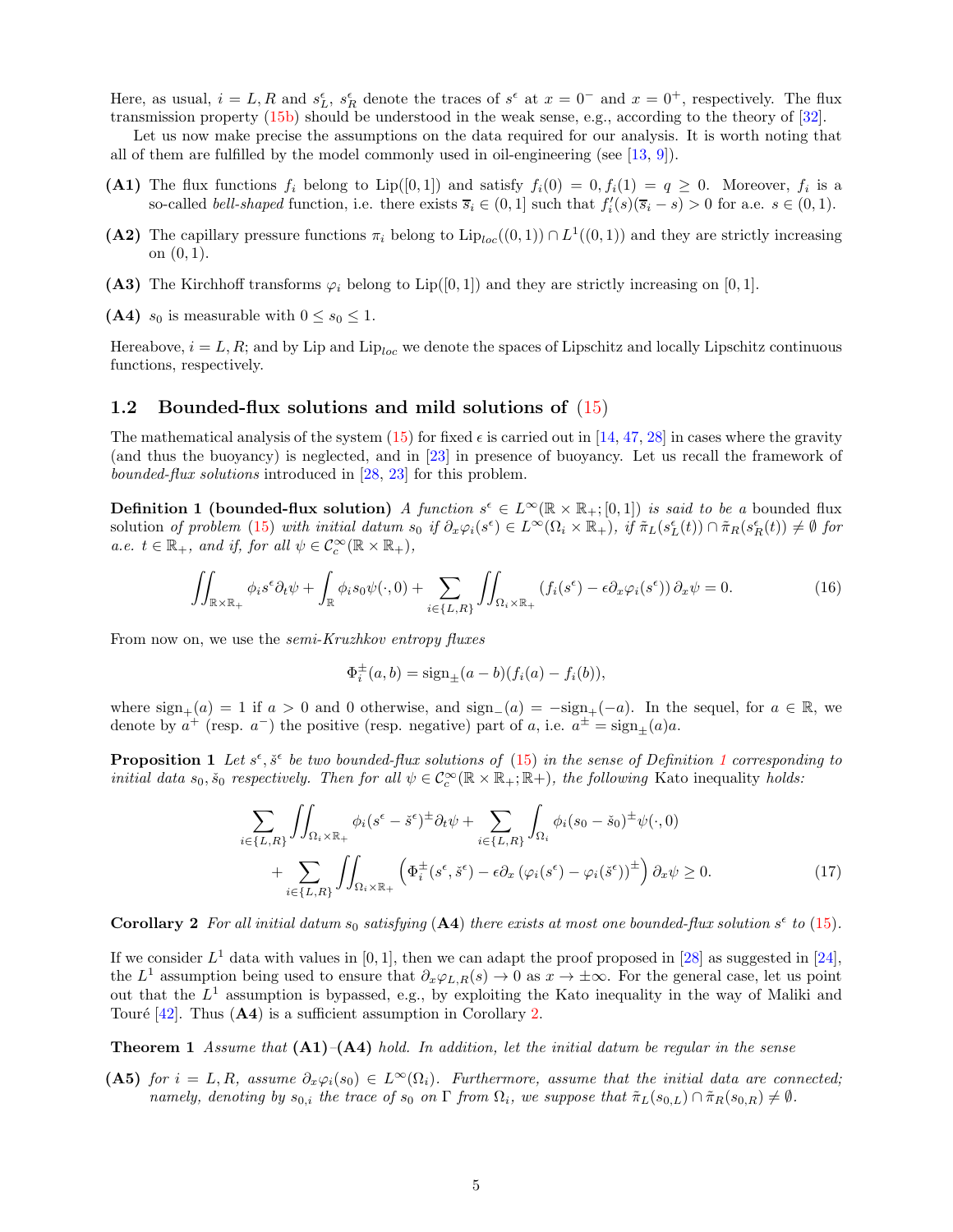Then there exists a unique bounded-flux solution  $s^{\epsilon}$  of problem [\(15\)](#page-3-0) corresponding to  $s_0$ . Furthermore,  $s^{\epsilon}$ belongs to  $\mathcal{C}(\mathbb{R}_+; L^1_{loc}(\mathbb{R}))$ . Moreover, if  $\check{s}_0$  also satisfies  $(\mathbf{A4})$  and  $(\mathbf{A5})$ , if  $s_0 - \check{s}_0 \in L^1(\mathbb{R})$  and if we denote by  $\check{s}^{\epsilon}$  the unique bounded-flux solution corresponding to  $\check{s}_0$ , then for all  $t \geq 0$  we have

<span id="page-5-0"></span>
$$
\sum_{i\in\{L,R\}} \int_{\Omega_i} \phi_i \left(s^{\epsilon}(\cdot,t) - \check{s}^{\epsilon}(\cdot,t)\right)^{\pm} \le \sum_{i\in\{L,R\}} \int_{\Omega_i} \phi_i \left(s_0(x) - \check{s}_0(x)\right)^{\pm}.
$$
 (18)

Upon generalizing the notion of solution by a closure procedure, the above existence and uniqueness framework can be extended to initial data that only satisfy  $(A4)$ , but not  $(A5)$ .

**Definition 2 (mild solution)** A function  $s^{\epsilon} \in L^{\infty}(\mathbb{R} \times \mathbb{R}_{+}; [0, 1])$  is said to be a mild solution if for  $i = L, R$ ,  $\partial_x\varphi_i(s^{\epsilon}) \in L^2_{loc}(\bar{\Omega}_i\times\mathbb{R}_+)$ , if  $\tilde{\pi}_L(s^{\epsilon}_L(t)) \cap \tilde{\pi}_R(s^{\epsilon}_R(t)) \neq \emptyset$  for a.e.  $t \in \mathbb{R}_+$ , and if there exists a sequence  $(s^{\nu,\epsilon})_{\nu}$ of bounded flux solutions tending towards  $s^{\epsilon}$  in  $L_{loc}^{1}(\mathbb{R} \times \mathbb{R}_{+}).$ 

The following result is essentially contained in [\[28,](#page-22-8) [23\]](#page-22-7).

**Theorem 2** Assume that  $(A1)$ - $(A4)$  hold, then there exists a unique mild solution  $s^{\epsilon}$  of  $(15)$  corresponding to  $s_0$ . Furthermore,  $s^{\epsilon}$  belongs to  $\mathcal{C}(\mathbb{R}_+; L_{\text{loc}}^1(\mathbb{R}))$ . Moreover, if  $\check{s}^{\epsilon}$  is a mild solution corresponding to an initial datum  $\check{s}_0$  then the Kato inequality [\(17\)](#page-4-3) holds.

*Proof:* Let us start with the case of a compactly supported initial datum. In this case, smoothing  $s_0$ and modifying it near the origin as proposed in [\[24,](#page-22-5) [25\]](#page-22-6), we can approximate  $s_0$  in  $L^1(\mathbb{R})$  by a sequence  $(s_0')_{\nu\in\mathbb{N}}$  of initial data that are regular in the sense (A5). Denoting by  $s^{\nu,\epsilon}$  the unique bounded-flux solution corresponding to the initial data  $s_0^{\nu}$ , we see from [\(18\)](#page-5-0) that the sequence  $(s^{\nu,\epsilon})_{\nu}$  is a Cauchy sequence in  $\mathcal{C}(\mathbb{R}_+; L^1(\mathbb{R}))$  Therefore, it admits a unique limit value  $s^{\epsilon}$ .

Let us show that  $s^{\epsilon}$  is a mild solution. Let K be an arbitrary bounded interval of R, let  $T > 0$ , and let  $\chi_i : \Omega_i \to [0,1]$  be a smooth function with compact support such that  $\chi_i \equiv 1$  on  $\Omega_i$ . Choosing formally

<span id="page-5-1"></span>
$$
(x,t) \mapsto \pi(x,s^{\nu,\epsilon}(x,t)) 1\!\!1_{(0,T)}(t) \chi_i(x)
$$

as test function in the weak formulation  $(16)$  on  $s^{\nu,\epsilon}$  (this point is thoroughly justified, by the mean of two steps of regularization of the problem in [\[28\]](#page-22-8) — see also [\[29\]](#page-22-9) for the multidimensional case) provides that

$$
\epsilon \int_0^T \sum_{i \in \{L, R\}} \int_{\mathcal{K}_i} \left( \partial_x \varphi_i(s^{\nu, \epsilon}) \right)^2 \le C,\tag{19}
$$

where  $\mathcal{K}_i = \mathcal{K} \cap \Omega_i$  and where C does not depend on  $\nu$  nor on  $\epsilon$  (but on  $\mathcal{K}$ ). Then  $\varphi_i(s^{\nu,\epsilon})$  is uniformly bounded in  $L^2((0,T); H^1(\mathcal{K}_i))$  with respect to  $\nu$ . Since  $\varphi_i(s^{\nu,\epsilon})$  converges strongly towards  $\varphi_i(s^{\epsilon})$  in  $\mathcal{C}([0,T]; L^2(\mathcal{K}_i))$ , by interpolation, it also converges strongly in  $L^2((0,T); H^s(\mathcal{K}_i))$  (to the same limit) as soon as  $s < 1$ . Hence, we infer the strong convergence of the one-sided traces  $\varphi_i(s_i^{\nu,\epsilon})$  on the interface in the  $L^2(0,T)$ sense towards  $\varphi_i(s_i^{\epsilon})$ . The functions  $\varphi_i^{-1}$  being invertible, we deduce that  $s_i^{\nu,\epsilon}$  tends to  $s_i^{\epsilon}$ . Since the set  $\{(s_L, s_R) \in [0,1]^2 \mid \pi_L(s_L) \cap \pi_R(s_R) \neq \emptyset\}$  is closed, one recovers at the limit  $\nu \to \infty$  the property  $\pi_L(s_L^{\epsilon}) \cap$  $\tilde{\pi}_R(s_R^{\epsilon}) \neq \emptyset$  a.e. in  $(0,T)$ , and then a.e. in  $\mathbb{R}_+$  since T has been chosen arbitrary. This ends the existence proof for compactly supported data.

Next, given a general initial datum  $s_0$ , we can approximate it by a monotone sequence  $(s_0^m)_{m\in\mathbb{N}}$  by setting  $s_0^m := s_0 1\!\!1_{|x| \leq m}$ . Using the comparison principle contained in [\(18\)](#page-5-0), we see that the corresponding sequence  $(s^{m,\epsilon})$  of mild solutions is non-decreasing, then it converges to some limit  $s^{\epsilon}$  a.e. on  $\mathbb{R}\times[0,T]$ . It follows that  $s^{\epsilon}$  is itself a mild solution.

Finally, mild solutions being constructed as  $L_{loc}^1$  limits of bounded-flux solutions, the Kato inequality [\(17\)](#page-4-3) remains true because it is stable by  $L^1_{loc}$  convergence. A mild solution is a weak solution, i.e. it satisfies [\(16\)](#page-4-4); therefore, we deduce from [\[27\]](#page-22-16) that  $s^{\epsilon}$  belongs to  $\mathcal{C}([0,T]; L^1_{loc}(\Omega_i))$ . Since  $s^{\epsilon} \in L^{\infty}(\mathbb{R} \times \mathbb{R}_+)$ , one obtains that  $s^{\epsilon} \in \mathcal{C}([0,T]; L^1_{l_0})$  $\frac{1}{loc}(\mathbb{R}))$ .

As a consequence of the Kato inequality, the comparison and  $L^1$ -contraction property [\(18\)](#page-5-0) remains valid for mild solution instead of bounded-flux solution. Last but not least, all the equations of system [\(15\)](#page-3-0) are still fulfilled, in the distributional sense or in the appropriate trace sense, by the mild solutions, ensuring that they are effective solutions to the problem. To sum up, Theorem [2](#page-5-1) sets up a well-posedness framework for [\(15\)](#page-3-0), for all  $\epsilon > 0$ .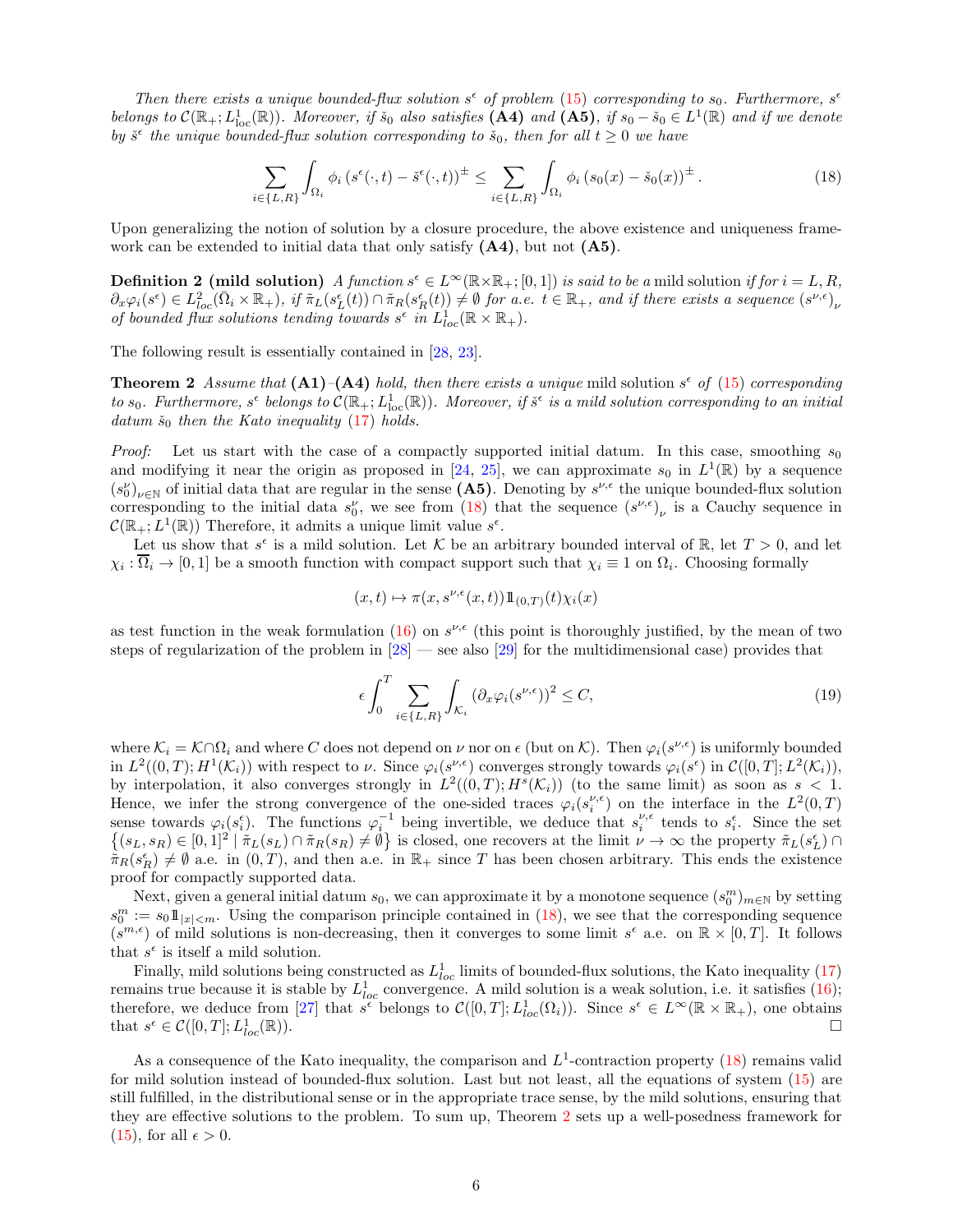#### <span id="page-6-0"></span>1.3 Looking for a stationary profile solution

Clearly,  $\epsilon$  in [\(15\)](#page-3-0) can be seen as a vanishing capillarity parameter. In order to understand the limit problem, as  $\epsilon \to 0$ , in this paragraph we point out an evident stationary profile  $U : \mathbb{R} \mapsto [0, 1]$  such that for all  $\epsilon$ ,  $U(x/\epsilon)$  yields a bounded-flux solution to problem [\(15\)](#page-3-0). In the simplest case, U is constant on each side from zero; in the other case, U is constant on one side only.



Figure 1: The maximal monotone graph  $P$  (in red) is defined by [\(20\)](#page-6-2) from the capillary pressure function  $\pi_{L,R}$ , and the decreasing curve U (in green) is defined by [\(21\)](#page-6-3) from the convective flux functions  $f_{L,R}$ . The vanishing capillarity limit is fully characterized by their intersection, as stated in the "selection rule" at the end of the section. The segment  $D$  (horizontal, in the case  $s_L^{opt} = \bar{s}_L$ ) is used in the proof of Prop. [3.](#page-6-1)

Given  $\pi_{L,R}$  and  $f_{L,R}$ , we define two curves  $P$  and  $U$  in the unit square  $[0,1] \times [0,1]$  (see Fig. 1). Recall that we have extended  $\pi_{L,R}$  to maximal monotone graphs  $\tilde{\pi}_{L,R}$  from [0, 1] to  $\bar{\mathbb{R}}$ , thus extending the domain of  $\pi_{L,R}^{-1}$  to whole  $\bar{\mathbb{R}}$  (the inverse of a maximal monotone graph is a maximal monotone graph). Define the set

<span id="page-6-2"></span>
$$
\mathcal{P} := \left\{ (s_L, s_R) \in [0, 1]^2 \mid \tilde{\pi}_L(s_L) \cap \tilde{\pi}_R(s_R) \neq \emptyset \right\},\tag{20}
$$

then the curve  $P$  is the maximal monotone graph from [0, 1] to [0, 1] defined as the composition  $\tilde{\pi}_R^{-1} \circ \tilde{\pi}_L$  of two maximal monotone graphs. The curve  $\mathcal U$  is implicitly given by

<span id="page-6-3"></span><span id="page-6-1"></span>
$$
\mathcal{U} := \left\{ (s_L, s_R) \mid f_L(s_L) = f_R(s_R), \ s_L \ge \bar{s}_L \text{ and } s_R \le \bar{s}_R \right\}.
$$
 (21)

Due to assumption  $(A1)$ ,  $U$  is the graph of a strictly decreasing function on an interval that we denote  $[s_L^{opt}, s_L^{bar}]$ . More specifically, the extremity  $(s_L^{opt}, s_R^{opt})$  of the curve U lies inside  $(0, 1)^2$ ; we have either  $s_{L}^{opt} = \bar{s}_{L}$  or  $s_{R}^{opt} = \bar{s}_{R}$  according to the order of the values  $\max_{[0,1]} f_{L}$  and  $\max_{[0,1]} f_{R}$ . The other extremity  $(s_L^{bar}, s_R^{bar})$  lies either on the part  $\{1\} \times [0, s_R^{opt}]$  or on the part  $[s_L^{opt}, 1] \times \{0\}$  of the boundary of the unit square, according to the sign of the total flux  $q$ .

#### Proposition 3

(i) Assume that  $U \cap \mathcal{P} \neq \emptyset$ , and denote by  $(s_L^{\pi}, s_R^{\pi})$  its unique element. Then  $c(x) := s_L^{\pi} \mathbb{1}_{x < 0} + s_R^{\pi} \mathbb{1}_{x > 0}$ is a bounded-flux solution of [\(15\)](#page-3-0) for every  $\epsilon > 0$ , it is therefore a vanishing capillarity limit.

(ii) Assume that  $U \cap \mathcal{P} = \emptyset$ . Then  $c(x) := s_L^{opt} \mathbb{1}_{x<0} + s_R^{opt} \mathbb{1}_{x>0}$  is a vanishing capillarity limit, i.e., there exists a sequence of stationary bounded-flux solutions of [\(15\)](#page-3-0) that converges to  $c(\cdot)$  in  $L_{loc}^1(\mathbb{R})$ , as  $\epsilon \to 0$ .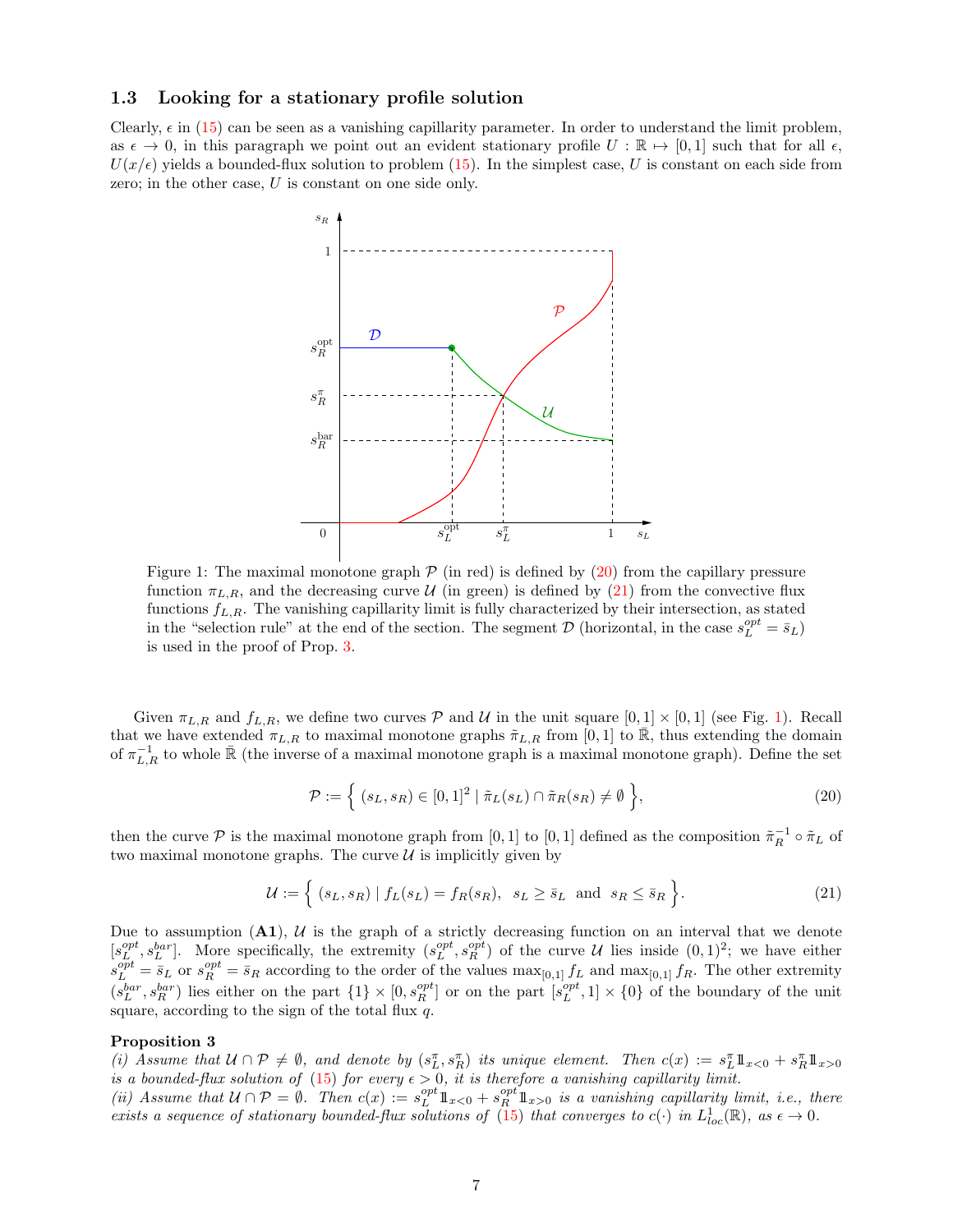In the above statement, saying that a function is a solution of  $(15)$  we do not specify the initial condition. Proof:

(i) It is enough to check that the function  $c(\cdot)$  fits the definition of a bounded-flux solution. Indeed, it is constant on each side of the interface, so that the equation is verified pointwise away from  $\{x = 0\}$ . Next, the capillary pressures are connected in the sense  $\pi_L(s_L^{\pi}) \cap \pi_R(s_R^{\pi}) \neq \emptyset$  because  $(s_L^{\pi}, s_R^{\pi}) \in \mathcal{P}$ . Finally, because  $(s_L^{\pi},s_R^{\pi}) \in \mathcal{U},$  we have

$$
(f_L(c) - \epsilon \partial_x c)|_{x=0^-} = f_L(s_L^{\pi}) = f_R(s_R^{\pi}) = (f_R(c) - \epsilon \partial_x c)|_{x=0^+}.
$$

(ii) The proof in this case is similar to the proof of [\[24,](#page-22-5) Proposition 2.9], in which a particular choice of  $\mathcal P$ was done. We consider separately two cases: either  $s_L^{opt} = \bar{s}_L$ , or  $s_R^{opt} = \bar{s}_R$ . In the first case we complement U by the horizontal segment  $\mathcal{D} := [0, s_L^{opt}] \times \{s_R^{opt}\}\$  (see Fig. 1); in the second case we complement U by the vertical segment  $\mathcal{D} := \{s^{opt}_{R}\} \times [s^{opt}_{R}, 1]$ . In each of the cases, there is an intersection point  $(\tilde{s}^{\pi}_{L}, \tilde{s}^{\pi}_{R})$  of the maximal monotone graph  $\mathcal{P}$  with the union  $\mathcal{U} \cup \mathcal{D}$  which is a maximal anti-monotone graph. Since  $\mathcal{U} \cap \mathcal{P} = \emptyset$ by assumption, the point  $(\tilde{s}_L^{\pi}, \tilde{s}_R^{\pi})$  belongs to  $\mathcal{D}$ .<br>Consider the first assessment point  $\tilde{z}^{\pi}$ 

Consider the first case: we have  $\tilde{s}_R^{\pi} = s_R^{opt}$ ,  $\tilde{s}_L^{\pi} < s_L^{opt}$ , and  $f_L(\cdot) - f_L(s_L^{opt}) \leq 0$  on [0, 1]. We construct the solution of the following Cauchy problem for the ordinary differential equation:

<span id="page-7-2"></span>
$$
\begin{cases}\n\lambda_L(U(\xi)) \left[ \pi_L(U(\xi)) \right]' = f_L(U(\xi)) - f_L(s_L^{opt}), \xi \in (-\infty, 0] \\
U(0) = \tilde{s}_L^{\pi}.\n\end{cases}
$$
\n(22)

Existence of a local solution is clear from the Cauchy-Peano theorem, and it is easily seen that the solution is non-increasing and it can be continued to a global on  $(-\infty, 0]$  solution satisfying lim<sub> $\xi \to -\infty$ </sub>  $U(\xi) = s_L^{opt}$ .

Set  $c^{\epsilon}(x) := U(x/\epsilon) 1\!\!1_{x<0} + s_T^{opt} 1\!\!1_{x>0}$ ; as in (i), we check that this function is a bounded-flux solution of [\(15\)](#page-3-0) for every  $\epsilon > 0$ . Indeed, differentiating [\(22\)](#page-7-2) in the weak sense and recalling the definition of  $\varphi_L$  we see that equation [\(15a\)](#page-3-8) is satisfied pointwise for  $x \neq 0$ . The capillary pressures are connected at  $\{x = 0\}$  because  $(\widetilde{s}_L^{\pi}, s_R^{opt}) \in \mathcal{P}$ ; and the fluxes are connected at  $\{x = 0\}$  because

$$
(f_L(c) - \epsilon \partial_x c)|_{x=0^-} = f_L(s_L^{opt}) = f_R(s_R^{opt}) = (f_R(c) - \epsilon \partial_x c)|_{x=0^+}.
$$

The limit of  $s^{\epsilon}(\cdot)$  being  $c(x) := s_L^{opt} 1\!\!1_{x<0} + s_R^{opt} 1\!\!1_{x>0}$ , this ends the proof for this case.

In the second case, we have  $\widetilde{s}_L^{\pi} = s_L^{opt}, s_R^{opt} < \widetilde{s}_R^{\pi}$ , and  $f_R(\cdot) - f_R(s_R^{opt}) \leq 0$  on [0, 1]. Analogously to the first case, we construct a profile  $c^{\epsilon}(x) := s_L^{opt} 1\!\!1_{x<0} + U(x/\epsilon) 1\!\!1_{x>0}$ . Here  $U(\cdot)$  is a non-increasing function with  $\lim_{\xi \to +\infty} U(\xi) = s_R^{opt}$ ; it solves the ODE problem analogous to [\(22\)](#page-7-2) but posed on  $[0, +\infty)$ , with  $f_R$ , $\widetilde{s}_R^{\pi}$ , $s_R^{opt}$ <br>replacing  $f_L$ , $\widetilde{s}_L^{\pi}$ , $s_L^{opt}$ , respectively.

With the above proposition in hand, we highlight the following

**Selection Rule:** We set  $(s_L^{\pi}, s_R^{\pi})$  to be the intersection point of U and P if the two curves cross (see Fig. 1), and we set it to be  $(s_L^{opt}, s_R^{opt})$  if U and P do not cross.

# <span id="page-7-0"></span>2 Buckley-Leverett equation in two-rocks' medium

Taking the limit  $\epsilon \to 0$  in the problem [\(15\)](#page-3-0) provides formally that the limit s of  $s^{\epsilon}$  satisfies the hyperbolic scalar conservation law with discontinuous flux function

$$
\phi(x)\partial_t s + \partial_x f(x,s) = 0,\tag{23}
$$

that is known to have several mathematically consistent notions of solution (see [\[2\]](#page-21-2)). In Section [2.1,](#page-7-1) we recall some elements of the theory on the scalar conservation laws with discontinuous flux functions detailed in [\[7\]](#page-21-3), that will be of great interest to identify the notion of solution that describes the vanishing capillarity limit.

#### <span id="page-7-1"></span>2.1 The formal discontinuous-flux model, connections, entropy solutions

Buckley-Leverett equation in two-rocks' medium is a particular case of conservation law with discontinuous flux. When the interface between the media is located at  $\{x = 0\}$ , this general problem takes the form

<span id="page-7-3"></span>
$$
\partial_t \left[ \left( \phi_L \mathbb{1}_{x<0} + \phi_R \mathbb{1}_{x>0} \right) s \right] + \partial_x \left[ f_L(s) \mathbb{1}_{x<0} + f_R(s) \mathbb{1}_{x>0} \right] = 0. \tag{24}
$$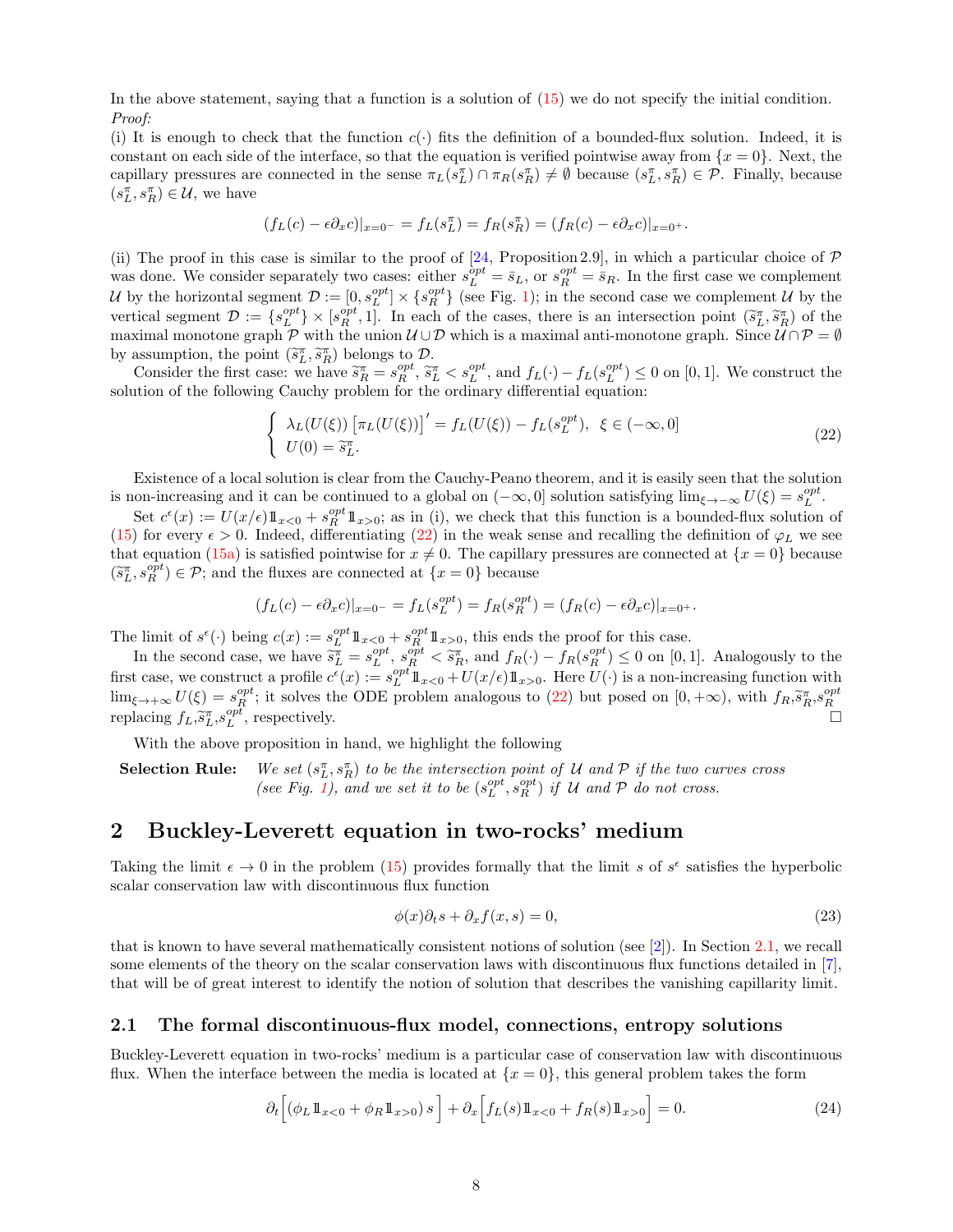**Remark 1** In the case  $\phi_L = \phi_R$ , problem [\(24\)](#page-7-3) has been much studied in the literature (see the references in [\[7\]](#page-21-3)). Let us stress that the introduction of constant coefficients  $\phi_L$  and  $\phi_R$  does not change the properties of problem: namely, the definitions and results stated below can be reduced to those of  $[7]$  and the other references upon introducing the new unknown  $u(x,t) := (\phi_L 1\!\!1_{x<0} + \phi_R 1\!\!1_{x>0}) s(x,t)$  and the new fluxes  $g_{L,R}$ :  $u \mapsto f_{L,R}(u/\phi_{L,R}).$ 

The notion of  $L^1$ -dissipative germ ( $L^1D$  germ, for short) has been formulated in [\[7\]](#page-21-3) in order to describe the different semigroups of entropy solutions satisfying the  $L^1$  contraction principle. For fluxes  $f_{L,R}$  satisfying (A1), [\(24\)](#page-7-3) can be seen as the formal limit, as  $\epsilon \to 0$ , of [\(15\)](#page-3-0). We interpret this idea by saying that an admissible solution s to [\(24\)](#page-7-3), in the Buckley-Leverett context, should be a vanishing capillarity limit, i.e., a limit of some sequence  $(s^{\epsilon})_{\epsilon \to 0}$  of solutions of [\(15\)](#page-3-0). Due to Theorems [1,](#page-4-5)[2,](#page-5-1) it is clear that the vanishing capillarity limits do satisfy the  $L^1$  contraction principle; thus the setting of [\[7\]](#page-21-3) is suitable for our needs.

Let us give the definitions underlying the theory of problem  $(24)$ .

#### Definition 3 (admissibility germs; complete, maximal and definite germs)

• Any set G of couples  $(s_L, s_R) \in [0, 1]^2$  satisfying the Rankine-Hugoniot relation

<span id="page-8-1"></span>
$$
\forall (s_L, s_R) \in \mathcal{G} \ f_L(s_L) = f_R(s_R) \tag{25}
$$

and the  $L^1$ -dissipativity relation

<span id="page-8-0"></span>
$$
\forall (s_L, s_R), (z_L, z_R) \in \mathcal{G} \quad \Phi_L(s_L, z_L) \ge \Phi_R(s_R, z_R) \tag{26}
$$

is called an  $L^1D$  admissibility germ (a germ, for short) associated with the couple of fluxes  $(f_L, f_R)$ defined on  $[0, 1]$ .

- $\cdot$  A germ G is called complete if all Riemann problem at  $x = 0$  for [\(24\)](#page-7-3) admits a self-similar solution s such that  $(s_L, s_R) \in \mathcal{G}$ , where  $s_L$ , resp.  $s_R$ , is the limit of  $s(t, \cdot)$  as  $x \to 0^-$ , resp. as  $x \to 0^+$ .
- We say that  $\mathcal{G}'$  is an extension of a germ  $\mathcal{G}$  if  $\mathcal{G} \subset \mathcal{G}'$  and  $\mathcal{G}'$  still satisfies the  $L^1$ -dissipativity property in [\(26\)](#page-8-0) and the Rankine-Hugoniot condition in [\(25\)](#page-8-1).
- $\cdot$  A germ  $\mathcal G$  is called maximal, if it does not admit a nontrivial extension.
- $\cdot$  A germ  $\mathcal G$  is called definite, it it admits only one maximal extension.

In relation with definite and maximal germs, consider one more definition.

**Definition 4 (dual of a germ)** Let G be an  $L^1D$ -admissibility germ. The dual of G is the set

$$
\mathcal{G}^* := \left\{ (z_L, z_R) \in [0, 1]^2 \middle| f_L(z_L) = f_R(z_R) \right\}
$$
  
and for all  $(s_L, s_R) \in \mathcal{G}$ ,  $\Phi_L(s_L, z_L) \ge \Phi_R(s_R, z_R) \right\}$ . (27)

It is shown in [\[7\]](#page-21-3) that, if G is a definite germ, then its dual  $\mathcal{G}^*$  is the unique maximal extension of G.

We are in a position to define different notions of entropy solution.For simplicity, consider a finite time horizon  $T > 0$ .

**Definition 5** Given a couple of continuous functions  $(f_L, f_R)$  defined on  $[0, 1]$  and a definite germ  $\mathcal G$  associated with this couple, we say that  $s \in L^{\infty}(\mathbb{R} \times (0,T);[0,1])$  is a G-entropy solution of [\(24\)](#page-7-3) if the Kruzhkov entropy inequalities hold away from the interface  $\{x=0\}$ :

<span id="page-8-2"></span>
$$
\forall \kappa \in [0,1] \quad \partial_t \big(\phi_{L,R} \, | s - \kappa| \big) - \partial_x \Phi_{L,R}(s,\kappa) \le 0 \quad in \quad \mathcal{D}'(\Omega_{L,R} \times (0,T)), \tag{28}
$$

and and for a.e.  $t \in (0,T)$ , one has  $(s_L(t), s_R(t)) \in \mathcal{G}^*$ , where  $s_L(\cdot)$  (the trace as  $x \to 0^-$ ) and  $s_R(\cdot)$  (the trace as  $x \to 0^+$ ) are the interface traces of s in the strong  $L^1(0,T)$  sense.

We say that s is a G-entropy solution of the Cauchy problem with  $s(\cdot, 0) = s_0$  if the initial condition  $s_0$  is assumed in the sense of strong  $L^1_{loc}$  initial trace.

Noticethat under assumption (A1), the traces  $s_{L,R}$  and  $s(\cdot,0)$  do exist ([\[51,](#page-23-7) [44,](#page-23-8) [45,](#page-23-9) [27\]](#page-22-16)).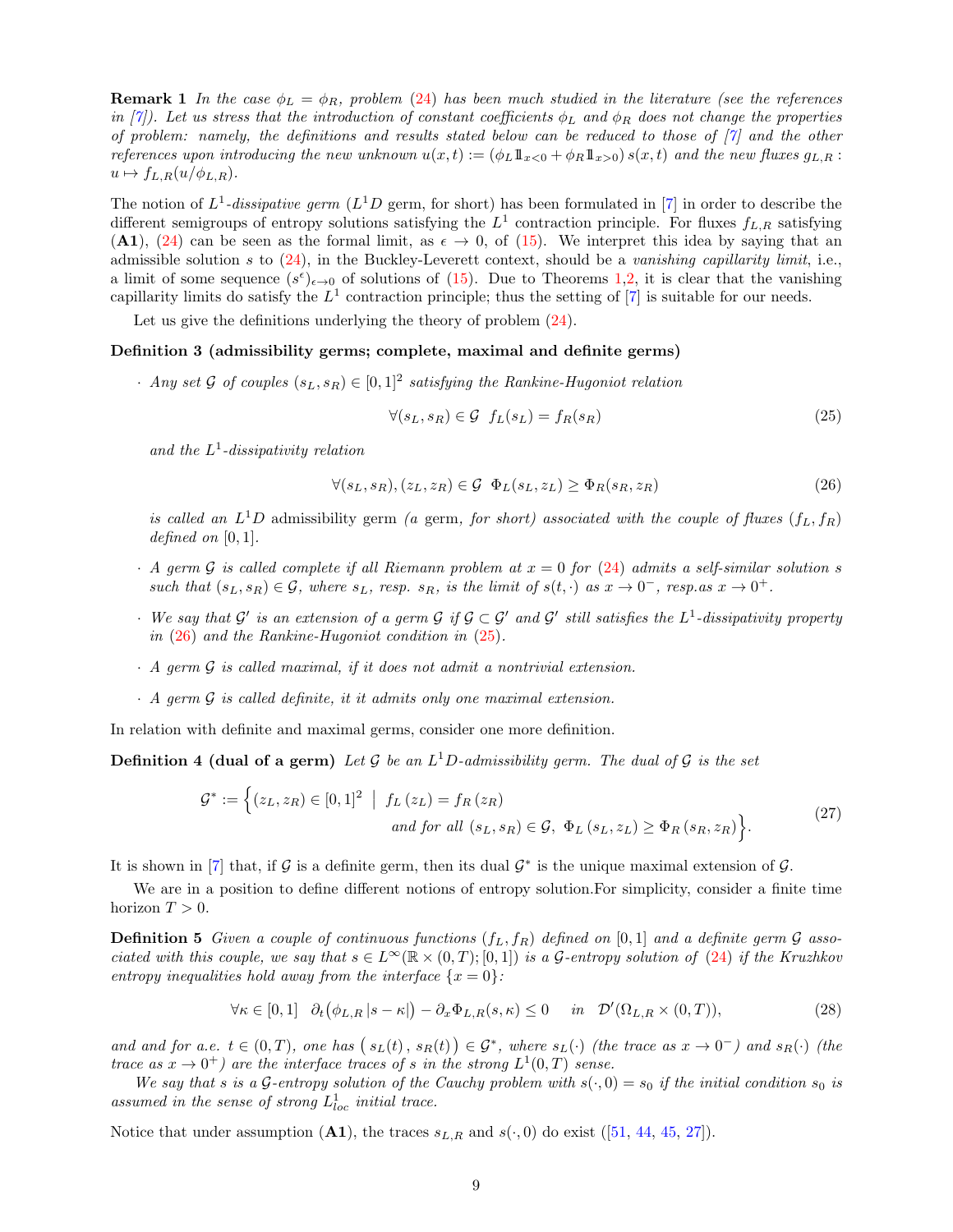**Remark 2** According to the results of [\[51\]](#page-23-7), [\[44\]](#page-23-8) and [\[27\]](#page-22-16), it is not a restriction to assume that, up to a re-definition of  $u(t, \cdot)$  on a set of zero measure of  $t \in [0, T]$ , a G-entropy solution of [\(24\)](#page-7-3) belongs to  $C([0, T]; L^{1}_{loc}(\mathbb{R})).$ 

<span id="page-9-2"></span>The following result is contained in [\[7\]](#page-21-3) (see in particular [\[7,](#page-21-3) Theorem 6.4])

**Theorem 3 (Well-posedness for G-entropy solutions)** Assume  $(A1)$  holds, and G is a definite germ of which the dual  $\mathcal{G}^*$  is complete. Then for all measurable initial datum  $s_0$  with values in  $[0,1]$  there exists a unique G-entropy solution to problem  $(24)$ . Moreover, the finite volume scheme for  $(24)$  with Godunov flux converges to the corresponding G-entropy solution, for all initial datum.

**Remark 3** It is required in [\[7,](#page-21-3) Theorem 6.4] that  $f_{L,R}$  be defined on R. Let us point out that in our case, solutions with  $[0, 1]$ -valued initial data always take values in  $[0, 1]$ . Indeed, assumptions  $(A1)$  contain the compatibility conditions  $f_L(0) = f_R(0)$ ,  $f_L(1) = f_R(1)$ . Moreover, it is easily seen that  $(0,0)$  and  $(1,1)$ belong to  $\mathcal{G}^*$ , whatever be the germ  $\mathcal{G}$ ; therefore 0 and 1 are constant  $\mathcal{G}$ -entropy solutions. This ensures, in particular, that approximate solutions constructed by the Godunov scheme lie in between zero and one.

Under assumptions  $(A1)$ , it is easy to classify all possible  $L<sup>1</sup>D$  admissibility germs. According to the analysis of  $[7, Section 4.8]^1$  $[7, Section 4.8]^1$ , each maximal germ is complete, and it is entirely determined by a definite germ which is a singleton. Such singletons are called *connections* in the below definition.

Definition 6 (Adimurthi et al. [\[2\]](#page-21-2), Bürger et al. [\[20\]](#page-22-4)) For  $f_{L,R}$  satisfying (A1), a couple  $(A, B) \in$  $[0,1]^2$  is said to be a connection if  $A \in [\bar{s}_L,1], B \in [0,\bar{s}_R]$  and  $f_L(A) = f_R(B)$ .

Being a connection means that  $u(t, x) := A1_{x>0} + B1_{x>0}$  is a stationary weak solution of [\(24\)](#page-7-3) that represents an undercompressive shock: the (strict) Lax condition fails from both sides from the jump.

Notice that the set U of all connections (see Fig. 1) is given by [\(21\)](#page-6-3). Let us describe its extremities. We define the *optimal connection*  $(A^{opt}, B^{opt})$  by

$$
(A^{opt}, B^{opt}) \in \mathcal{U}
$$
, with either  $A^{opt} = \overline{s}_L$  or  $B^{opt} = \overline{s}_R$ .

and the *barrier connection*  $(A^{bar}, B^{bar})$  by

$$
(A^{bar}, B^{bar}) \in \mathcal{U}
$$
, with either  $A^{bar} = 1$  or  $B^{bar} = 0$ .

The common value  $\bar{F} = f_L(A) = f_R(B)$  is called the *connection level* and denoted by  $\bar{F}_{(A,B)}$ ; when  $(A, B)$  runs over U,  $\bar{F}_{(A,B)}$  fills the interval  $[\bar{F}^{bar}, \bar{F}^{opt}]$ ; here  $\bar{F}^{bar} = \max\{0, q\} = f_L(A^{bar}) = f_R(B^{bar})$ , while  $\bar{F}^{opt} = \min \{ \max_{[0,1]} f_L, \max_{[0,1]} f_R \} = f_L(A^{opt}) = f_R(B^{opt}).$ 

Reciprocally, the connection at level  $\bar{F} \in [\bar{F}^{bar}, \bar{F}^{opt}]$  is denoted by  $(A_{\bar{F}}, B_{\bar{F}})$ . Such a connection is indeed unique, since  $f_{L,R}$  are strictly monotone on  $[0, \bar{s}_{L,R}]$  and on  $[\bar{s}_{L,R}, 1]$ .

Further, set  $\mathcal{O} := \mathcal{G}^*_{(A^{opt}, B^{opt})}$  (see Fig[.2b\)](#page-10-2). From the bell-shapedness assumption in  $(A1)$  one easily sees that  $\mathcal{O} \setminus \{ (A^{\text{opt}}, B^{\text{opt}}) \}$  is the set of all couples  $(a, b) \in [0, 1]^2 \setminus \mathcal{U}$  such that  $f_L(a) = f_R(b)$ . In contrast to under-compressive states  $(A, B) \in \mathcal{U}$ , every couple  $(a, b) \in \mathcal{O}$  will be called an over-compressive state (note that  $(A^{\text{opt}}, B^{\text{opt}}) \in \mathcal{U} \cap \mathcal{O}$  is both under- and over-compressive). We have

Proposition 4 (see Section 4.8 in [\[7\]](#page-21-3), see also [\[4\]](#page-21-4)) For every connection  $(A, B) \in \mathcal{U}$ , the singleton  $\mathcal{G}_{(A,B)} := \{(A, B)\}\$ is a definite germ; its dual is given by

<span id="page-9-1"></span>
$$
\mathcal{G}_{(A,B)}^* = \{(A,B)\} \cup \mathcal{O}_{\bar{F}_{(A,B)}}, \text{ where } \mathcal{O}_{\bar{F}_{(A,B)}} := \{(z_L,z_R) \in \mathcal{O} \text{ s.t. } f_L(z_L) = f_R(z_R) \le \bar{F}_{(A,B)}\}.
$$
 (29)

Moreover, every maximal germ contains one and only one connection  $(A, B) \in \mathcal{U}$ , therefore it can be represented under the form [\(29\)](#page-9-1).

**Remark 4** The point of view developed in our note  $\lbrack \nolimits 4 \rbrack$  is that, at least for the purpose of interpretation of the solutions' behavior and for their numerical approximation, it is convenient to characterize different notions of G-entropy solution by the connection level  $\bar{F}$  rather than by the corresponding connection  $(A_{\bar{F}}, B_{\bar{F}})$ . Indeed, as one can see from the representation [\(29\)](#page-9-1), the possible trace couples  $(s_L, s_R)$  of  $\mathcal{G}_{(A_{\bar{F}}, B_{\bar{F}})}$ -entropy solutions obey the constraint  $f_{L,R}(s_{L,R}) \leq \bar{F}$ . In particular, the only free parameter required to construct the Godunov scheme for problem [\(24\)](#page-7-3) with fluxes (A1) is the connection level  $\bar{F}$  (see [\[4\]](#page-21-4) and Section [3.2](#page-12-0) below for details).

<span id="page-9-0"></span><sup>&</sup>lt;sup>1</sup>While this analysis has been carried out under the assumption  $q = 0$ , the general case is completely analogous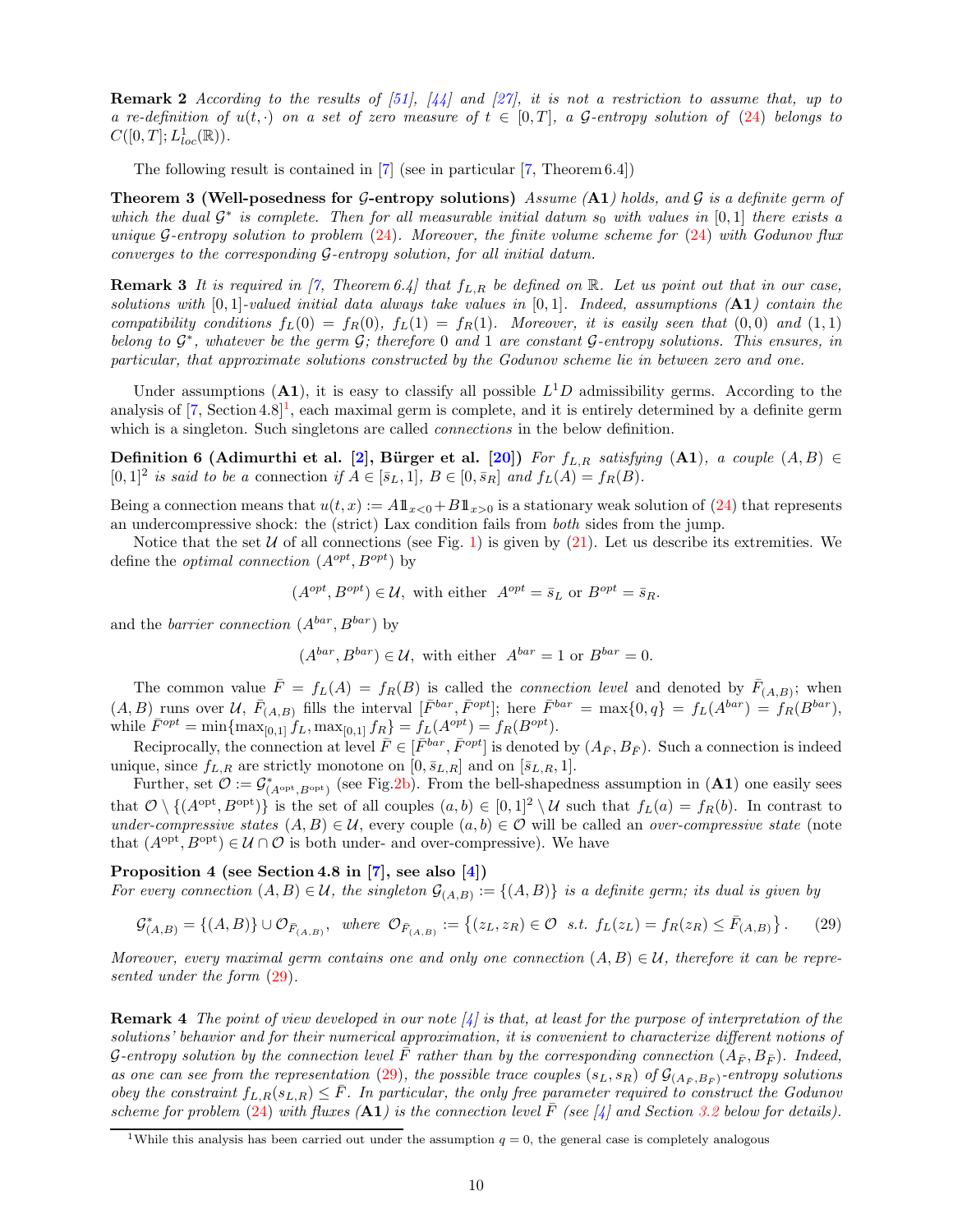<span id="page-10-3"></span>

<span id="page-10-2"></span>Figure 2: On Figure [2a,](#page-10-3) the two flux functions  $f_{L,R}$  have been plotted. Given a value  $\overline{F}_{(A,B)} \in [\overline{F}^{\text{bar}}, \overline{F}^{\text{opt}}],$  we construct the unique corresponding connection  $(A, B) \in \mathcal{U}$ . On Figure [2b,](#page-10-2) we have plotted the corresponding sets  $O$  (green solid line) and  $U$  (red dashed line). For a given flux limitation  $\bar{F}_{(A,B)}$ , the grey rectangle represents the open set  $\{(s_L, s_R) \in [0,1]^2 \mid (f_L(s_L) > \bar{F}_{(A,B)}) \& (f_R(s_R) > \bar{F}_{(A,B)})\}.$  So, the maximal germ  $\mathcal{G}^*_{(A,B)}$  is made of the union of singleton  $\{(A, B)\}$  and of the subset  $\mathcal{O}_{\bar{F}_{(A,B)}}$  of  $\mathcal O$  which is outside of the grey rectangle.

Finally, we recall an equivalent characterization of  $\mathcal{G}_{(A,B)}$ -entropy solutions with the help of *adapted entropy* inequalities introduced by Baiti and Jenssen [\[11\]](#page-21-13) and Audusse and Perthame [\[8\]](#page-21-14).

**Theorem 4 (see [\[7\]](#page-21-3), see also [\[20\]](#page-22-4))** Given a connection  $(A, B) \in \mathcal{U}$ , a function  $s \in L^{\infty}(\mathbb{R} \times (0, T))$  is a  $\mathcal{G}_{(A,B)}$ -entropy solution of [\(24\)](#page-7-3) with fluxes (A1) if and only if it satisfies, away from the interface, the Kruzhkov entropy inequalities [\(28\)](#page-8-2) and moreover, given  $c(x) = A \mathbb{1}_{x>0} + B \mathbb{1}_{x>0}$ , it satisfies the global adapted entropy inequality

<span id="page-10-6"></span><span id="page-10-4"></span><span id="page-10-1"></span>
$$
\partial_t(\phi(x)|s - c(x)|) - \partial_x \Phi(x; s, c(x)) \le 0 \quad in \quad \mathcal{D}'(\mathbb{R} \times (0, T)). \tag{30}
$$

Here  $\phi(x) = \phi_L \mathbb{1}_{x<0} + \phi_R \mathbb{1}_{x>0}$ ; similarly,  $\Phi(x; s, c) = \Phi_L(s, c) \mathbb{1}_{x>0} + \Phi_R(s, c) \mathbb{1}_{x>0}$ .

#### <span id="page-10-0"></span>2.2 Identifying the vanishing capillarity solutions

Combining the results of the previous sections, we can state and prove our main result.

**Theorem 5 (Main result)** Assume we are given nonlinearities  $f_{L,R}$  and  $\pi_{L,R}$  satisfying  $(41),(42),(43)$ .

Let  $(s_L^{\pi}, s_R^{\pi}) \in \mathcal{U}$  be the connection obtained according to the Selection Rule of Section [1.3,](#page-6-0) i.e., it is either the intersection point of the curves U and P (see Fig.1) or the optimal connection  $(s_L^{opt}, s_R^{opt})$  when  $U \cap P = \emptyset$ .

Then s is a  $\mathcal{G}_{(s_L^{\pi}, s_R^{\pi})}$ -entropy solution of the discontinuous-flux Buckley-Leverett equation [\(24\)](#page-7-3) if and only if s can be obtained at the a.e. limit of solutions  $s^{\epsilon}$  of [\(15\)](#page-3-0) as the capillarity parameter  $\epsilon$  vanishes.

In particular, any solution of [\(24\)](#page-7-3) obtained as vanishing capillarity limit obeys the flux limitation constraint at the interface:  $f_L(s(t, 0^-)) = f_R(s(t, 0^+)) \leq \overline{F}^{\pi}$  where  $\overline{F}^{\pi} = f_{L,R}(s_{L,R}^{\pi})$  is the corresponding connection level.

*Proof:* Fix some (not labelled) sequence  $\epsilon$  decreasing to zero. According to Theorem [2,](#page-5-1) problem [\(15\)](#page-3-0) is well posed in the setting of mild solutions, moreover, the Kato inequality holds for all couple of solutions. Assume for a moment that

<span id="page-10-5"></span>given  $s^{\epsilon}$  corresponding to a given datum  $s_0$ , one can extract an  $L_{loc}^1$ -convergent subsequence  $s^{\epsilon} \to s$ . (31)

First, write the Kato inequality [\(17\)](#page-4-3) for a solution  $s^{\epsilon}$  and for the capillarity profile  $c^{\epsilon}$  constructed in Proposition [3.](#page-6-1) Using the convergence  $s^{\epsilon} \to s$ ,  $c^{\epsilon} \to c$  as  $\epsilon \to 0$ ,  $c(x) = c_L^{\pi} \mathbb{1}_{x>0} + c_R^{\pi} \mathbb{1}_{x>0}$ , we can pass to the limit in this inequality. We inherit the "hyperbolic Kato inequality"

$$
\sum_{i \in \{L,R\}} \iint_{\Omega_i \times \mathbb{R}_+} \left( \phi_i | s - c(x) | \partial_t \psi + \Phi_i(s, c(x)) \partial_x \psi \right) + \sum_{i \in \{L,R\}} \int_{\Omega_i} \phi_i | s_0 - c(x) | \psi(\cdot, 0) \ge 0
$$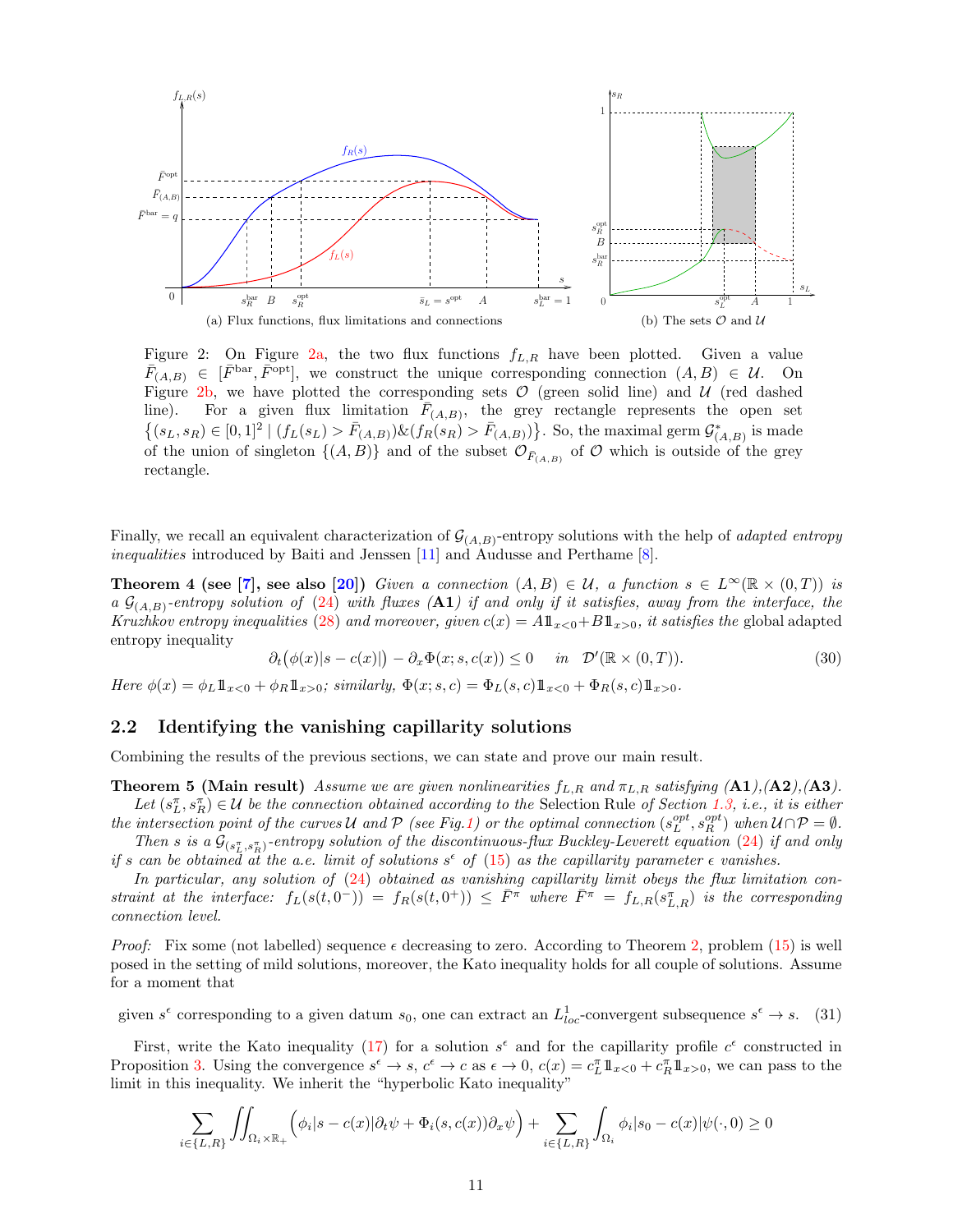for all  $\psi \in \mathcal{D}(\mathbb{R} \times [0,T))$ ,  $\psi \ge 0$ . Restricting the choice of test functions to  $\mathcal{D}(\mathbb{R} \times (0,T))$ , we find the global adapted entropy inequality [\(30\)](#page-10-4) with  $(A, B) = (s_L^{\pi}, s_R^{\pi})$ . Second, with the classical arguments one readily sees that  $s$  is a Kruzhkov entropy solution away from the interface, in the sense  $(28)$ ; moreover, it assumes the initial datum  $s_0$ . Therefore, s is the (unique)  $\mathcal{G}_{(s_L^{\pi}, s_R^{\pi})}$ -entropy solution with datum  $s_0$ . Thus, provided [\(31\)](#page-10-5) is justified, we prove that every  $\mathcal{G}_{(s_L^{\pi}, s_R^{\pi})}$ -entropy solution is a vanishing viscosity limit.

Reciprocally, assume s is the a.e. limit of some sequence  $(s^{\epsilon})_{\epsilon}$  of solutions of [\(15\)](#page-3-0) corresponding to initial data  $(s_0^{\epsilon})_{\epsilon}$ . Since all solutions are [0, 1]-valued, we also have the  $L_{loc}^1(\mathbb{R} \times [0,T])$  convergence of  $s^{\epsilon}$  to s. As above, we see that s is an entropy solution of  $(24)$  away from the interface, and s verifies the adapted entropy inequality [\(30\)](#page-10-4) with  $(A, B) = (s_L^{\pi}, s_R^{\pi})$ . Therefore, it is a  $\mathcal{G}_{(s_L^{\pi}, s_R^{\pi})}$ -entropy solution. This ends the proof of the theorem, except for the justification of [\(31\)](#page-10-5).

If we assume that  $f_{L,R}$  are genuinely nonlinear on every interval, then according to the well-known compactification results of [\[41,](#page-23-10) [43,](#page-23-11) [46\]](#page-23-2) we can extract an  $L_{loc}^1$  convergent subsequence of  $s^{\epsilon}$ . In the general case, we can use the framework of  $G$ -entropy-process solutions in the way of  $[5]$ . Indeed, extracting a nonlinear weakly-\* convergent subsequence of  $(s^{\epsilon})_{\epsilon}$ , due to the existence of G-entropy solutions (see Theorem [3\)](#page-9-2) we can prove that the  $\mathcal{G}_{(s_L^{\pi}, s_R^{\pi})}$ -entropy-process solution coincides with the unique  $\mathcal{G}_{(s_L^{\pi}, s_R^{\pi})}$ -entropy solution for the same initial datum. Let us point out that the proof is not straightforward, because one global adapted entropy inequality (as in Theorem [4\)](#page-10-6) is not sufficient in this argument (see [\[5\]](#page-21-10) for the case  $f_L \equiv f_R$ ).  $\Box$ 

**Remark 5** Another way to prove  $(31)$  is to restrict our attention to a dense set of initial data  $s_0$ , and to derive additional estimates on the solution, like a BV estimate on a Temple function [\[10,](#page-21-15) [31,](#page-22-17) [24\]](#page-22-5), or, using a variant of the technique of Bürger, García, Karlsen and Towers [\[18,](#page-22-18) [20\]](#page-22-4), one can derive a  $BV_{loc}$  estimate on the solution with small capillarity  $s^{\epsilon}$ . This latter point is detailed in Appendix [A.1.](#page-18-1)

### <span id="page-11-0"></span>3 Numerical approximation of the flow in two-rocks' medium

The goal of this section is, first of all, to provide numerical evidence for convergence of  $s^{\epsilon}$  towards the appropriate entropy solution s (recall that the notion of solution strongly depends on the capillarity profiles  $\pi_{L,R}$ , see Section [2,](#page-7-0) and secondly, to discuss about "time saved versus accuracy lost" by solving the simpler problem  $(24)$  instead of solving the finer problem  $(15)$ . To do so, we introduce two numerical schemes: the first one, used to discretize the parabolic problem [\(15\)](#page-3-0), was proved to be convergent by the second author in [\[23\]](#page-22-7); the second one, introduced by the authors in [\[4\]](#page-21-4), is the exact Godunov scheme adapted to the connection $(s_L^{\pi}, s_R^{\pi})$ , and is based on the notion of flux limitation ([\[31\]](#page-22-17)) discussed in Section [2.1.](#page-7-1)

#### <span id="page-11-1"></span>3.1 A finite volume scheme for the parabolic model

First, we have to compute the mild solutions  $s^{\epsilon}$  of the degenerate parabolic problem. This is done by means of the fully implicit finite volume scheme studied in [\[34,](#page-22-14) [23\]](#page-22-7).

For  $\Delta x > 0$ , we denote by  $(x_{j+1/2})_{j\in\mathbb{Z}} = \{(j+1/2)\Delta x \mid j \in \mathbb{Z}\}\)$  the set of the "cell centers" and by  $(x_j)_{j\in\mathbb{Z}} = \{j\Delta x \mid j \in \mathbb{Z}\}\$ the sets of the "edges". Given  $\Delta t > 0$ , we use  $(t^n)_n = \{n\Delta t \mid n \in \mathbb{N}\}\$ for time steps. For  $s_0 \in L^{\infty}(\mathbb{R};[0,1])$ , the initial data is discretized as follows:

<span id="page-11-3"></span>
$$
s_{j+1/2}^{\epsilon,0} = \frac{1}{\Delta x} \int_{x_j}^{x_{j+1}} s_0(x) \mathrm{d}x. \tag{32}
$$

The implicit scheme is then given by

<span id="page-11-2"></span>
$$
\forall j \in \mathbb{Z}, \forall n \in \mathbb{N}, \qquad \phi_j \frac{s_{j+1/2}^{\epsilon, n+1} - s_{j+1/2}^{\epsilon, n}}{\Delta t} \Delta x + F_{j+1}^{\epsilon, n+1} - F_j^{\epsilon, n+1} = 0,\tag{33}
$$

where the fluxes  $F_j^{\epsilon,n+1}$  have to be made explicit. Let  $j \in \mathbb{Z} \setminus \{0\}$ ; for  $\psi$  standing for one of the symbols  $\phi, f, \varphi, \pi, \overline{s}$ , we denote a space dependent function which is constant in  $\Omega_{L,R}$  as follows:

$$
\psi_j := \psi(\cdot, x_j) = \begin{cases} \psi_L & \text{if } j < 0 \\ \psi_R & \text{if } j > 0. \end{cases}
$$

We introduce now the exact Riemann solver for the convection within  $\Omega_{L,R}$ . For  $(a, b) \in [0, 1]^2$  and  $j \in \mathbb{Z} \setminus \{0\}$ , we set

$$
G_j(a,b) = \begin{cases} \min_{s \in [a,b]} f_j(s) & \text{if } a \le b, \\ \min_{s \in [a,b]} f_j(s) & \text{if } a \ge b. \end{cases}
$$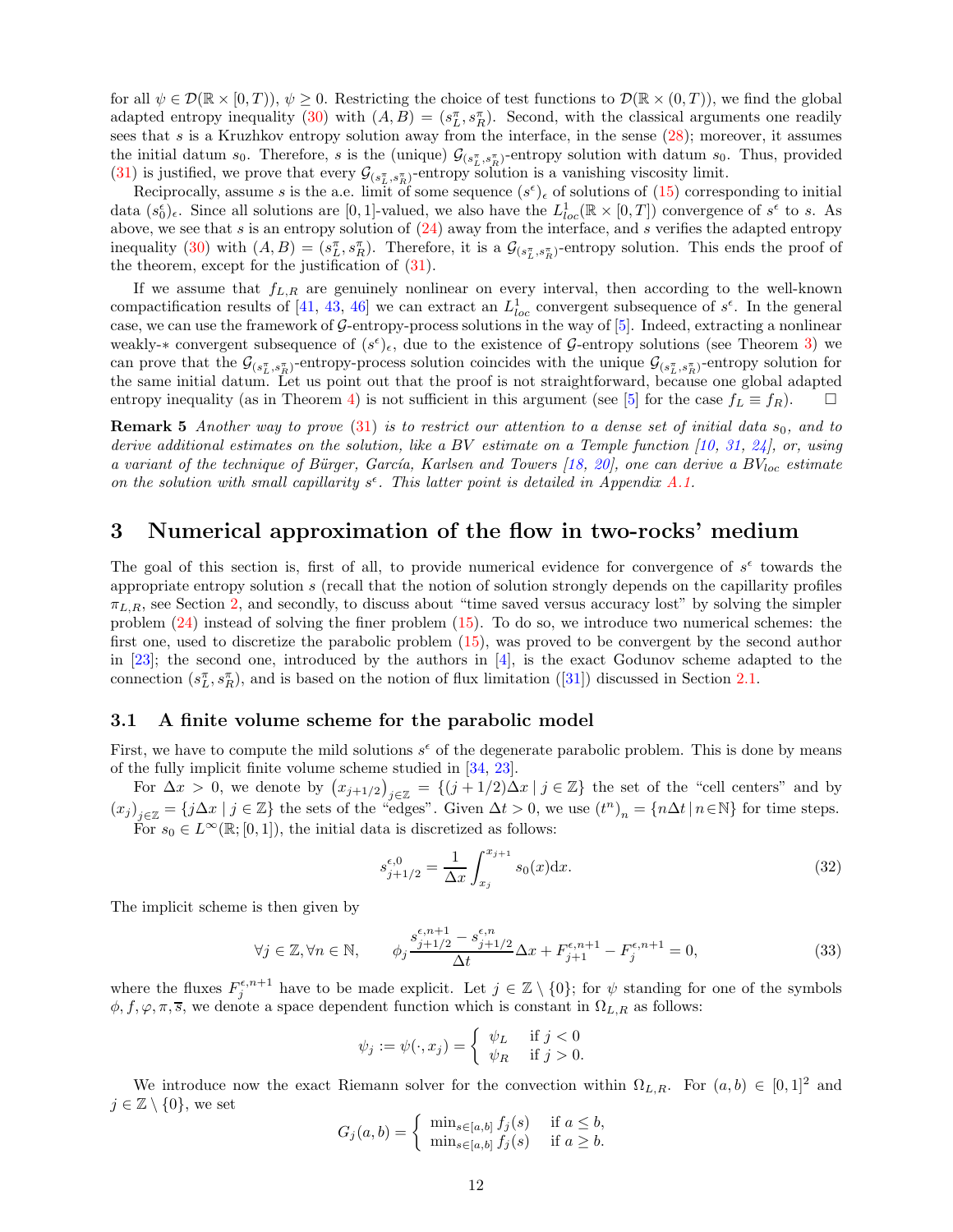Note that  $G_j(a, a) = f_j(a)$ , that  $G_j$  is Lipschitz continuous w.r.t. both variables, and that  $G_j$  is nondecreasing w.r.t to its first argument and non-increasing w.r.t. the second. It is well known that for bellshaped fluxes,  $G_j$  can be computed by the formula

<span id="page-12-4"></span>
$$
G_j(a, b) = \min\left(f_j(\min(a, \overline{s}_j)), f_j(\max(b, \overline{s}_j))\right);
$$
\n(34)

let us recall that  $\bar{s}_{L,R} = \arg \max f_{L,R}$  (see Assumption (A1)).

For  $j \neq 0$  (i.e. in the case where the edge j is not at the interface), one defines

<span id="page-12-2"></span>
$$
F_j^{\epsilon, n+1} = G_j(s_{j-1/2}^{\epsilon, n+1}, s_{j+1/2}^{\epsilon, n+1}) - \epsilon \frac{\varphi_j(s_{j+1/2}^{\epsilon, n+1}) - \varphi_j(s_{j-1/2}^{\epsilon, n+1})}{\Delta x}.
$$
\n(35)

It remains to define the flux  $F_0^{\epsilon,n+1}$  across the interface so that everything be defined in [\(33\)](#page-11-2). To do so, following [\[34\]](#page-22-14), we introduce additional unknowns  $s_{0,L}^{\epsilon,n+1}, s_{0,R}^{\epsilon,n+1}$  that solve the following nonlinear system

<span id="page-12-1"></span>
$$
\tilde{\pi}_L(s_{0,L}^{\epsilon,n+1}) \cap \tilde{\pi}_R(s_{0,R}^{\epsilon,n+1}) \neq \emptyset,
$$
\n(36a)

$$
F_0^{\epsilon, n+1} := G_L(s_{-1/2}^{\epsilon, n+1}, s_{0,L}^{\epsilon, n+1}) - \epsilon \frac{\varphi_L(s_{0,L}^{\epsilon, n+1}) - \varphi_L(s_{-1/2}^{\epsilon, n+1})}{\Delta x/2}
$$
(36b)

$$
=G_R(s_{0,R}^{\epsilon,n+1}, s_{1/2}^{\epsilon,n+1}) - \epsilon \frac{\varphi_R(s_{1/2}^{\epsilon,n+1}) - \varphi_L(s_{0,R}^{\epsilon,n+1})}{\Delta x/2}.
$$
 (36c)

It is proven in [\[23\]](#page-22-7) that for all  $(s_{-1/2}^{\epsilon,n+1})$  $_{-1/2}^{\epsilon,n+1},s_{1/2}^{\epsilon,n+1}$  $\frac{(5,6,7)}{1/2}$ , the system [\(36\)](#page-12-1) admits a unique solution  $(s_{0,L}^{\epsilon,n+1}, s_{0,R}^{\epsilon,n+1})$ , hence the flux  $F_0^{\epsilon,n+1}$  is well defined.

<span id="page-12-7"></span>The results of the paper [\[23\]](#page-22-7) can be summarized as follows.

**Proposition 5** Let  $\epsilon > 0$  be fixed and let  $s_0 \in L^{\infty}(\mathbb{R};[0,1])$ , then

- 1. the scheme [\(33\)](#page-11-2),[\(35\)](#page-12-2),[\(36\)](#page-12-1) admits a unique solution  $(s_{i+1/2}^{\epsilon,n+1})$  $j+1/2$  $\setminus$ j∈Z,n∈N ;
- 2. if we define the approximate solution  $s_h^{\epsilon}$  almost everywhere on  $\mathbb{R}_+ \times \mathbb{R}$  by

$$
s_h^{\epsilon}(x,t) = s_{j+1/2}^{\epsilon, n+1} \quad \text{if } (x,t) \in (x_j, x_{j+1}) \times (t^n, t^{n+1}),
$$

then  $s_h^{\epsilon} \in L^{\infty}(\mathbb{R} \times \mathbb{R}_+; [0,1])$  converges in  $L^1_{loc}(\mathbb{R} \times \mathbb{R}_+)$  towards the unique mild solution of the problem as  $\Delta x, \Delta t \to 0$ .

#### <span id="page-12-0"></span>3.2 A finite volume scheme for the hyperbolic model

The scheme introduced in previous section is *asymptotic preserving*, in the sense that choosing  $\epsilon = 0$ , and obtaining therefore an approximate solution  $s_h^0$  (the solution to the scheme in the case  $\epsilon = 0$  is once again unique), one can show that  $s_h^0$  tends to the vanishing capillarity limit described in Theorem [5.](#page-10-1) This point is made explicit in Appendix [A.2.](#page-18-2) Nevertheless, to produce numerical results for the hyperbolic problem [\(24\)](#page-7-3), we use the Godunov scheme under the form explained in our note [\[4\]](#page-21-4) (see also [\[30\]](#page-22-19)). Namely, we have shown in [\[4,](#page-21-4) Theorem 3.1] that in order to obtain the Godunov scheme for approximation of  $\mathcal{G}_{(A,B)}$ -entropy solutions of  $(24)$  with fluxes  $(A1)$ , it is enough to take the scheme of Adimurthi et al. [\[1\]](#page-21-1) known for the optimal connection  $(A^{opt}, B^{opt})$  and to limit the flux at the interface to the maximum value  $\bar{F}_{(A,B)}$ . More precisely, in our case, the *explicit* Godunov scheme for computing the unique  $\mathcal{G}_{(s_L^{\pi}, s_R^{\pi})}$ -entropy solution can be rewritten as

<span id="page-12-6"></span>
$$
\phi_j \frac{s_{j+1/2}^{n+1} - s_{j+1/2}^n}{\Delta t} \Delta x + F_{j+1}^n - F_j^n = 0,
$$
\n(37)

where the fluxes  $F_j^n$  are given by

<span id="page-12-3"></span>
$$
F_j^n = G_j(s_{j-1/2}^n, s_{j+1/2}^n) \quad \text{if } j \neq 0,
$$
\n(38)

<span id="page-12-5"></span>
$$
F_0^n = \min\left(\bar{F}^\pi, f_L(\min(s_{-1/2}^n, \bar{s}_L)), f_R(\max(s_{1/2}^n, \bar{s}_L))\right). \tag{39}
$$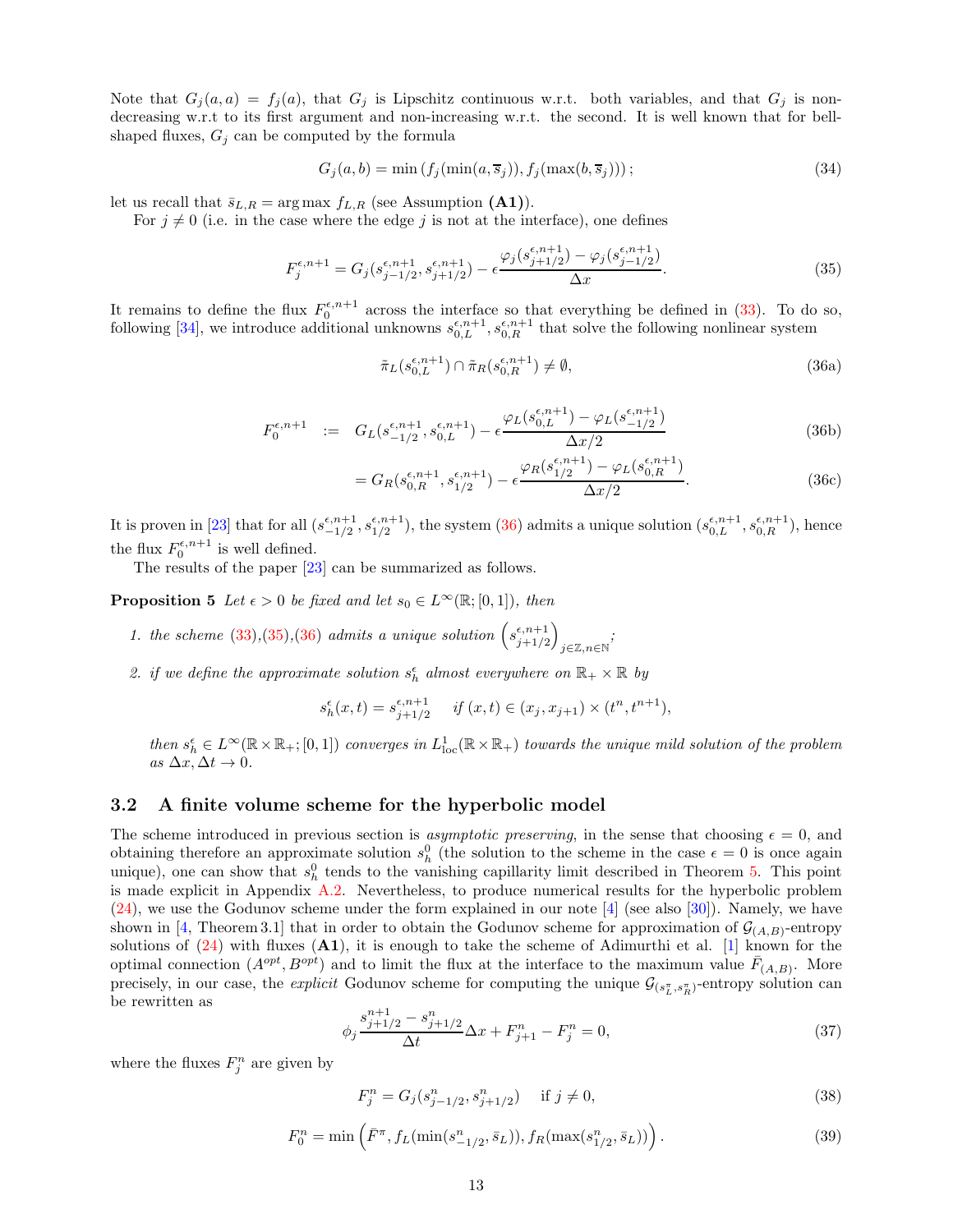In the previous formula [\(38\)](#page-12-3), the exact Riemann solver  $G_j$  was defined by [\(34\)](#page-12-4) while, in formula [\(39\)](#page-12-5), the quantity  $\bar{F}^{\pi} = f_{L,R}(s_{L,R}^{\pi})$  is the connection level corresponding to the connection chosen using the selection rule of Section [1.3.](#page-6-0)

We now state a convergence result which is a consequence of the fact that the scheme prescribed by  $(37)$ – [\(39\)](#page-12-5) is monotone and preserves  $\mathcal{G}_{(s_L^{\pi}, s_R^{\pi})}$  (it even preserves  $\mathcal{G}^*_{(s_L^{\pi}, s_R^{\pi})}$  since the scheme is the Godunov one). Recall that it has been stated in Theorem [3](#page-9-2) that the Godunov scheme is convergent. We refer to [\[7,](#page-21-3) [4\]](#page-21-4) for further explanations.

**Proposition 6** Define  $s_h : \mathbb{R} \times \mathbb{R}_+ \to \mathbb{R}$  by  $s_h(x,t) = s_{j+1/2}^{n+1}$  if  $(x,t) \in (x_j, x_{j+1}) \times (t^n, t^{n+1})$ , then, if we denote by  $\mathcal{L}_f$  a Lispchitz constant of both  $f_{L,R}$ , and if there exists  $\zeta \in (0,1)$  such that

<span id="page-13-2"></span>
$$
\Delta t \le \frac{(1-\zeta)\Delta x}{\mathcal{L}_f},\tag{40}
$$

then  $s_h \in L^{\infty}(\mathbb{R} \times \mathbb{R}_+; [0, 1])$ . Moreover, under the CFL condition [\(40\)](#page-13-2), when  $\Delta x$  (and thus also  $\Delta t$ ) tends to zero the discrete solution  $s_h$  converges in  $L^1_{\text{loc}}(\mathbb{R} \times \mathbb{R}_+)$  towards the unique  $\mathcal{G}_{(s_L^{\pi},s_R^{\pi})}$ -entropy solution of the problem.

#### <span id="page-13-0"></span>3.3 Numerical illustrations of convergence

We now give numerical evidence of convergence of the mild solution  $s^{\epsilon}$  of the parabolic problem towards the  $\mathcal{G}_{(s_L^{\pi},s_R^{\pi})}$ -entropy solution by comparing their respective approximations  $s_h^{\epsilon}$  and  $s_h$ .

#### <span id="page-13-1"></span>3.3.1 The test cases

Concerning the design of the test cases, we have chosen a particularly simple configuration. The capillary pressure functions  $\pi_{L,R}$  are defined by

<span id="page-13-4"></span>
$$
\pi_{L,R}(s) = P_{L,R} - \ln(1-s),\tag{41}
$$

<span id="page-13-3"></span>where the quantities  $P_{L,R}$ , called *entry pressures*, play an important role in the selection of the correct solution notion (cf. Section [1.3\)](#page-6-0) and will vary from one case to another. Note that in the case where  $P_R \geq P_L$ , the



Figure 3: The capillary pressure curves (Fig. [3a\)](#page-13-3) defined by [\(41\)](#page-13-4)—here  $P_L = 0$  (blue) and  $P_R = 2$ (green)— satisfy  $\lim_{s\to 1} \pi_{L,R}(s) = +\infty$ . Therefore, the maximal extension  $\tilde{\pi}_{L,R}$  of  $\pi_{L,R}$  is obtained by adding  $\{0\} \times [-\infty, P_{L,R})$  and  $\{1\} \times \{+\infty\}$  to the graph  $\{(s, \pi_{L,R}(s) \mid s \in [0,1)\}$ . For the particularly simple choice of parameters and functions done in the simulations, the flux functions  $f_{L,R}$  are proportional one to the other. We have represented on Fig. [3b](#page-13-5) the optimal connection that is relevant for the case presented in Section [3.3.2,](#page-14-0) but not in the one presented in Section [3.3.3.](#page-14-1)

set  $P$  defined in Section [1.3](#page-6-0) by [\(20\)](#page-6-2) has the particular simple expression

<span id="page-13-5"></span>
$$
\mathcal{P} = \left\{ \left( s, \max\left\{ 0, 1 + (s-1)e^{P_R - P_L} \right\} \right), \ s \in [0,1] \right\}.
$$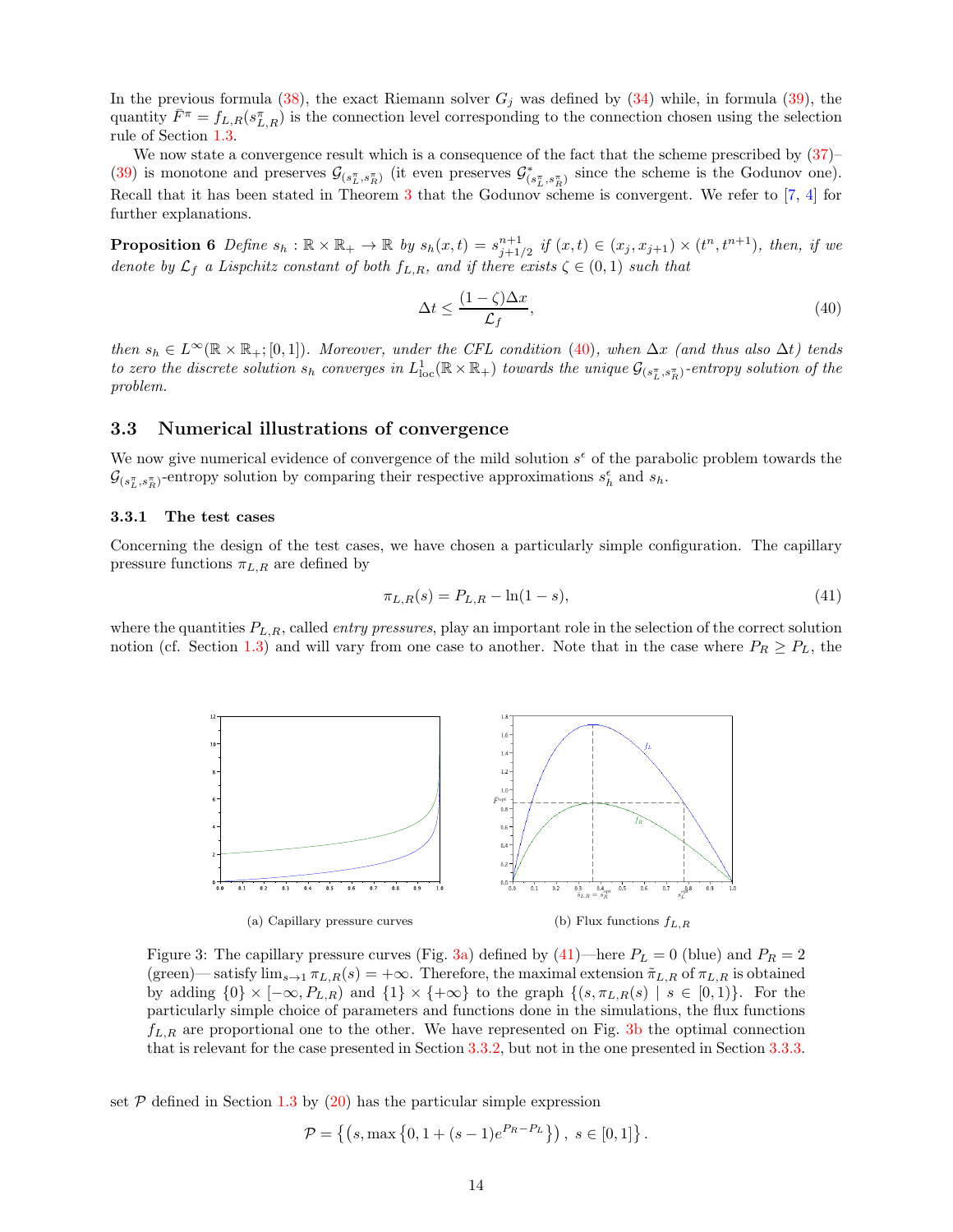<span id="page-14-2"></span>

Figure 4: The connection diagram in a case where the intersection of  $P$  (in blue) and  $U$  (in green) is empty; according to the Selection Rule of Section [1.3,](#page-6-0) it leads to considering the optimal entropy solution.

Numerical values of the parameters. The only parameter we let vary between the two test cases is the entry pressure  $P_R$ . In the first case, which leads to the optimal connection, we choose  $P_R = 0.5$ . In the second case, we chose  $P_R = 2$ , so that the selection rule presented in Section [1.3](#page-6-0) provides another solution, despite the fact that formally, the equation remains the same. The physical parameters and functions used in the simulations are collected in the following tables. Concerning the scaling parameter  $\epsilon$ , several values has been used in order to illustrate the convergence of  $s^{\epsilon}$  towards s (see Fig. [10\)](#page-16-1). All the numerical tests have been performed for the initial data  $u_0 \equiv 0.5$ .

| total flow rate          | $q=0$ :                               | viscosities             | $\mu_a = \overline{10^{-3}}$ ,<br>$\mu_b = 3.10^{-3}$ ; |
|--------------------------|---------------------------------------|-------------------------|---------------------------------------------------------|
| gravity                  | $q = -9.81$                           |                         |                                                         |
| intrinsic permeabilities | $K_L = 10^{-2}$ , $K_R = 5.10^{-3}$ ; | densities               | $\rho_a = 0.87,$                                        |
| porosity                 | $\phi_L = \phi_R = 1;$                |                         | $\rho_b = 1;$                                           |
| entry pressures          | $P_L = 0.$                            | relative permeabilities | $kr_{a,i}(s) = s$ ,                                     |
|                          | $P_R = 0.5$ in Section 3.3.2,         |                         | $kr_{b,i}(s) = (1-s);$                                  |
|                          | $P_R = 2$ in Section 3.3.3;           | time step               | $\Delta t = 2.5 * 10^{-3}$ ,                            |
|                          |                                       | space step              | $\Delta x = 10^{-2}$ .                                  |

#### <span id="page-14-0"></span>3.3.2 The optimal connection

In the case where  $P_R = 0.5$ , the connection diagram (Fig. 4) is such that  $P \cap \mathcal{U} = \emptyset$ . Therefore, the selection rule of Section [1.3](#page-6-0) and Theorem [5](#page-10-1) claim that the good notion of solution for the vanishing capillarity limit is the  $\mathcal{G}_{(s_L^{\text{opt}}, s_R^{\text{opt}})}$ -entropy solution.

The numerical approximation of the optimal entropy solution obtained via the Godunov scheme described in Section [3.2](#page-12-0) is presented in Fig. [5a.](#page-15-0) It appears to be in good accordance with the solution for a small value of  $\epsilon$  given by the implicit scheme described in Section [3.1,](#page-11-1) and represented on Fig. [5b.](#page-15-1) In particular, the wave starting from the interface with negative speed has the expected amplitude and the expected speed. As already noticed on Fig. [5,](#page-14-2) we see on Fig.  $6$  that the shocks of the hyperbolic solution are smoothed by adding some capillary diffusion. Let us also point out that the one-sided traces  $s_L, s_R$  of the hyperbolic solution on the interface  $\{x = 0\}$  do not satisfy  $\tilde{\pi}_L(s_L) \cap \tilde{\pi}_R(s_R) \neq \emptyset$ . Therefore, these traces are not suitable for the parabolic approximation. We can see on both figures (particularly on Fig. [6a\)](#page-15-3) that a boundary layer is present on the right hand side from the interface.

#### <span id="page-14-1"></span>3.3.3 Another connection

Choosing now  $P_R = 2$  provides the connection diagram presented in Fig. [7a,](#page-15-4) where it clearly appears that  $P \cap U \neq \emptyset$ . As previously, we denote by  $(s_L^{\pi}, s_R^{\pi})$  the connection belonging to  $P \cap U$ . Following the selection rule of Section [1.3](#page-6-0) and Theorem [5,](#page-10-1) the appropriate notion of entropy solution for the vanishing capillarity limit is then the  $\mathcal{G}_{(s_L^{\pi}, s_R^{\pi})}$ -entropy solution. As a consequence, the interface flux is limited to the maximal value  $\bar{F}^{\pi}$  (formally, the limitation is equal to  $\bar{F}^{\text{opt}}$  in the case where the optimal entropy solution is selected).

Here again, the approximate solution  $s_h^{\epsilon}$  for small capillarity ( $\epsilon = 10^{-3}$ ) is really close to the vanishing capillarity solution (the  $\mathcal{G}_{(s_L^{\pi},s_R^{\pi})}$ -entropy solution). On Fig. [8,](#page-15-5) one can see that the shocks (for the hyperbolic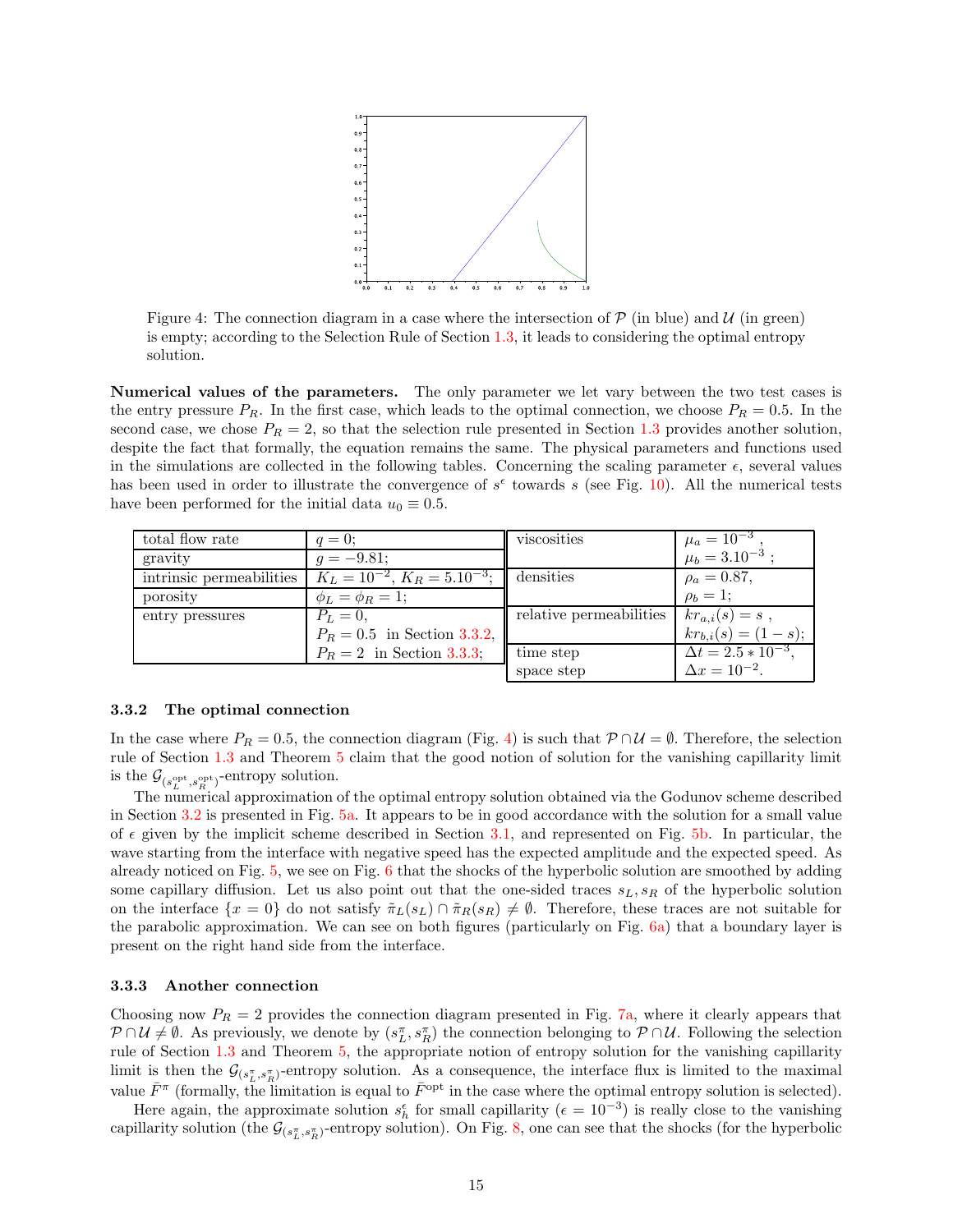<span id="page-15-2"></span><span id="page-15-0"></span>

<span id="page-15-1"></span>

(a) Solution  $s_h$  to the hyperbolic problem  $\frac{\epsilon}{h}$  to the parabolic problem  $(\epsilon = 10^{-3})$ Figure 5

<span id="page-15-3"></span>

<span id="page-15-5"></span><span id="page-15-4"></span>Figure 7: The connection diagram in a case where the intersection of  $P$  (in blue) and  $U$  (in green) is non-empty is presented on Fig. [\(7a\)](#page-15-4). This results in a flux limitation, in the sense that at the interface, the flux of the hyperbolic solution may not exceed the value  $\bar{F}^{\pi} = f_{L,R}(s_{L,R}^{\pi})$ , where  $(s_L^{\pi}, s_R^{\pi})$  is the intersection point of U and P.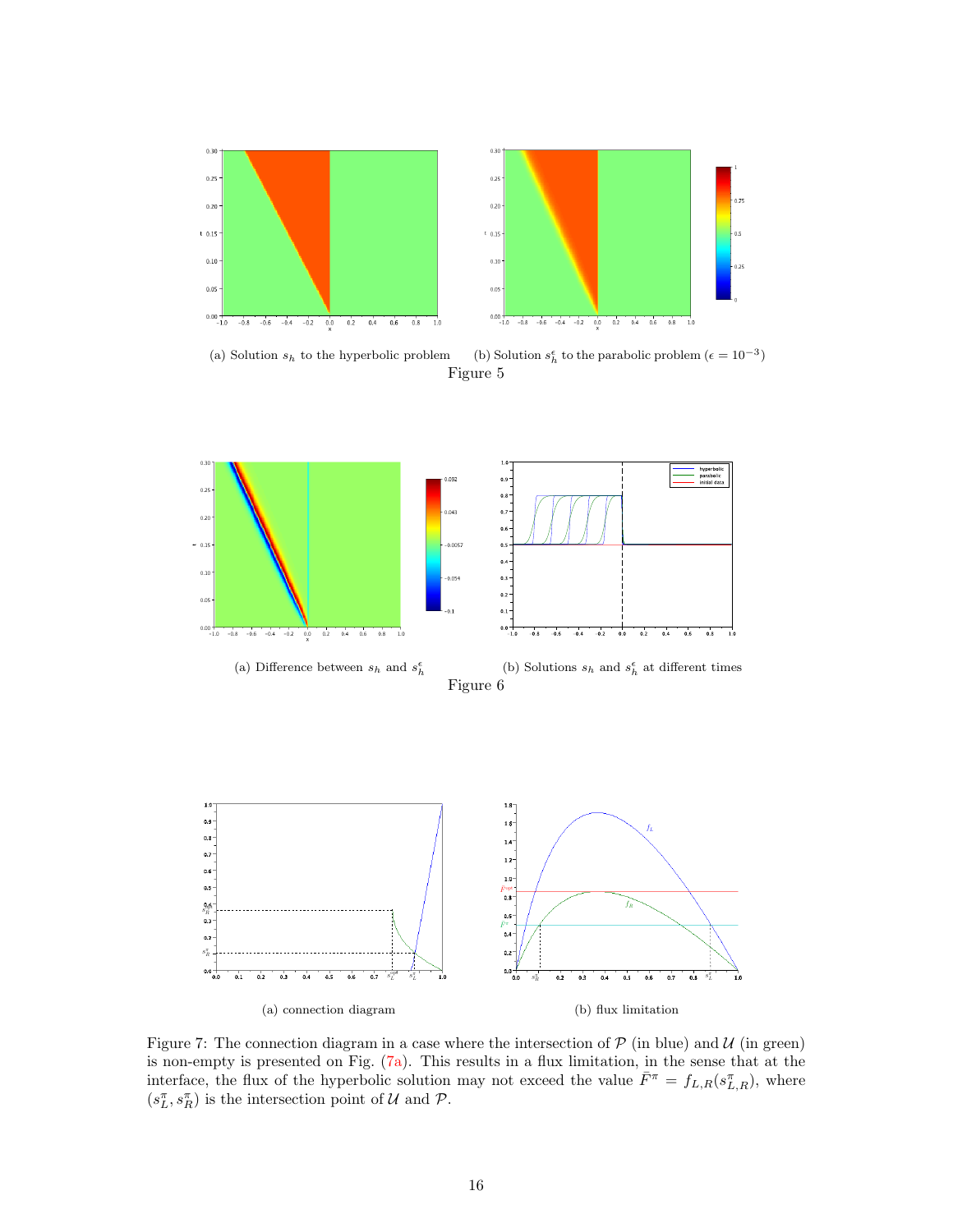<span id="page-16-3"></span>solution) are smoothed in presence of capillary diffusion. Three waves are generated by the medium discontinuity: one wave with negative speed joining  $s_0 = 0.5$  to  $s_L^{\pi} \simeq 0.87$ , one wave with zero speed joining  $s_L^{\pi}$  to  $s_R^{\pi} \simeq 0.11$ , and one wave with positive speed joining  $s_R^{\pi}$  to  $s_0 = 0.5$ . Note that since  $\tilde{\pi}_L(s_L^{\pi}) \cap \tilde{\pi}_R(s_R^{\pi}) \neq \emptyset$ , then there is no boundary layer for  $s^{\epsilon}$  as  $x \to 0$ .





#### <span id="page-16-0"></span>3.3.4 Convergence speed, numerical speed-up

One of the most important drawbacks of the numerical scheme presented in Section [3.1](#page-11-1) for approximation of solutions to the parabolic problem is being implicit: the scheme requires the use of an iterative method at each time step, making the solution expensive to compute. For example, computing the approximate solution  $s_h^{\epsilon}$  presented on Fig. [5b](#page-15-1) requires 2182.31 s of CPU time with Scilab, while the computation of the approximate solution  $s_h$  presented on Fig. [5a](#page-15-0) only requires 3.185 s of CPU time, the speed-up ration being hence of about 685. Moreover, since it is explicit, the computation of  $s<sub>h</sub>$  requires less memory than the one needed to obtain  $s_h^{\epsilon}$ ; this allows to solve the hyperbolic problem on a finer mesh.

Concerning the convergence speed, we first illustrate in Fig. [10](#page-16-1) the convergence of  $s^{\epsilon}$  towards s by plotting  $\log \|s_h^{\epsilon} - s_h\|_{L^1(0,T;L^1(-1,1))}$  as a function of  $\epsilon$ . In accordance with the theory (see e.g. [\[15,](#page-21-0) [48\]](#page-23-12)), Fig. [10](#page-16-1) lets us think that for all  $T > 0$ , one has

<span id="page-16-2"></span>
$$
\int_0^T \int_{\mathbb{R}} |s^{\epsilon}(x,t) - s(x,t)| \, \mathrm{d}x \mathrm{d}t \le C \epsilon^{1/2}.
$$
 (42)

<span id="page-16-1"></span>

Figure 9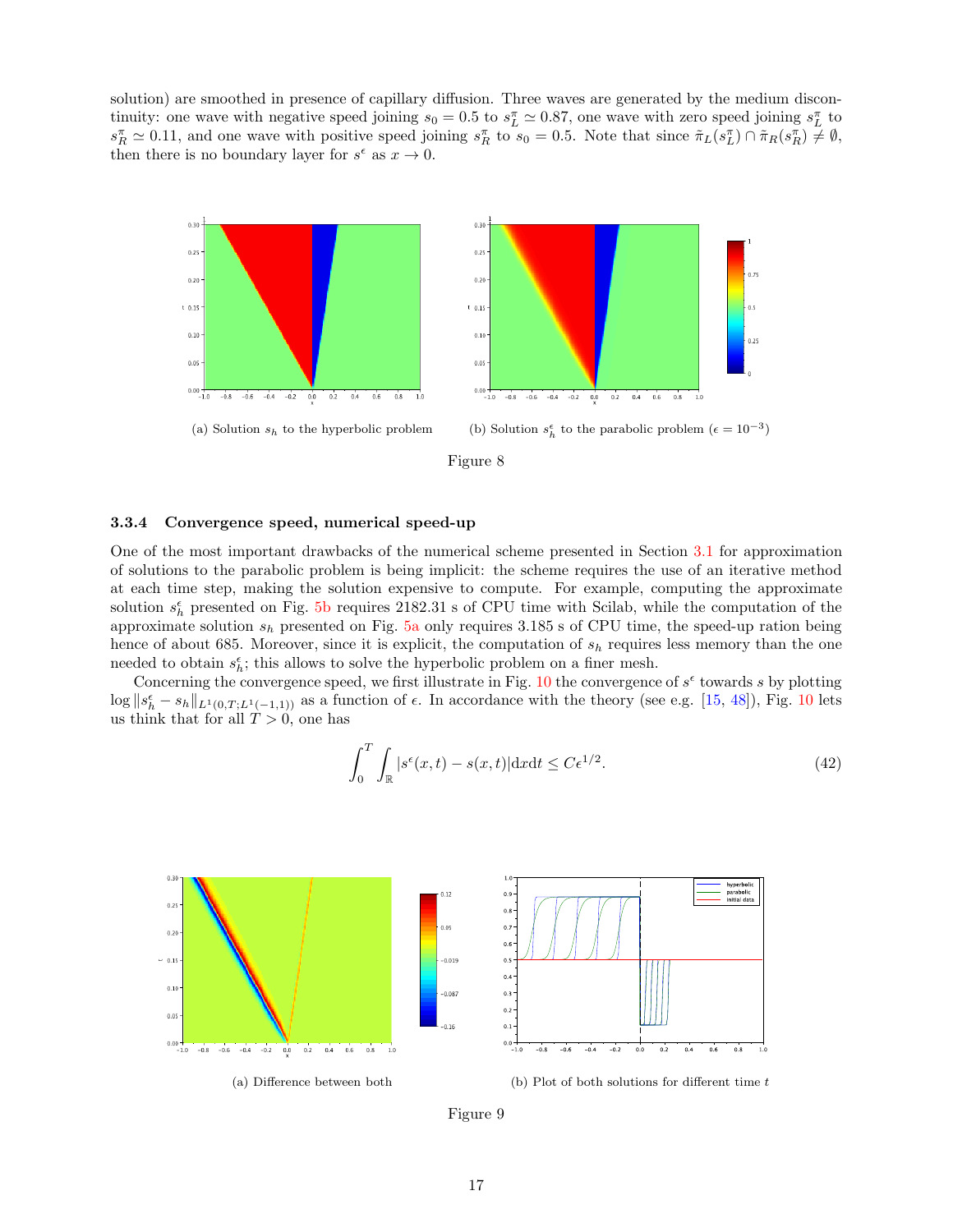<span id="page-17-0"></span>

Figure 10:  $\log \|s_h^{\epsilon} - s_h\|_{L^1(0,T;L^1(-1,1))}$  as a function of  $\epsilon$  (in blue) and a straight line with slope  $-1/2$ (dashed green). We recover numerically the order of convergence that was expected from [\(42\)](#page-16-2). Note that the slope of the blue curve is damaged when  $\epsilon$  is too large. This phenomenon is due to the fact that the solution is computed on the finite domain  $x \in (-1,1)$ . When the diffusion is large, the boundary conditions affects the numerical solution. The convergence rate is also damaged for small  $\epsilon$ . This comes from the fact that the numerical error become comparable to the modeling error  $||s^{\epsilon} - s||$  (this effect is particularly visible since the convection is discretized in an implicit way in the scheme presented in Section [3.1](#page-11-1) and in an explicit way in the Godunov scheme presented in Section [3.2.](#page-12-0)

We now look at the convergence rate of the Godunov scheme. To our knowledge, no uniform bound on the total variation of  $s_h$  has been proved in the case  $f_L \neq f_R$  (see [\[30\]](#page-22-19) for the case  $f_L \equiv f_R$ ). Yet the particularly simple configuration we are dealing with (a Riemann problem) ensures the existence of a variation bound. Carrying out a proof similar to the one performed in [\[30\]](#page-22-19) provides an error estimate of type

$$
\int_0^T \int_{\mathbb{R}} |s_h(x,t) - s(x,t)| \mathrm{d}x \mathrm{d}t \le C \Delta x^{1/2}
$$

(recall that  $\Delta t \leq C\Delta x$  thanks to [\(40\)](#page-13-2)) This estimate is optimal in the case where  $f_R$  or  $f_L$  is linear. In the framework of the test case presented in Section [3.3.1,](#page-13-1) the flux functions are genuinely nonlinear (see Fig. [3b\)](#page-13-5). As it is usual in this case, a convergence of order 1 is observed numerically: see Fig. [11.](#page-17-0)



Figure 11: Illustration of the convergence of order 1 in the genuinely nonlinear case. The blue curve correspond to the plot of  $||s_h - s_{ref}||_{L^1}$  as a function of  $\Delta x$ , where  $s_{ref}$  is a reference solution computed with a small  $\Delta x = 10^{-3}$ . The green dashed line has a slope equal to 1.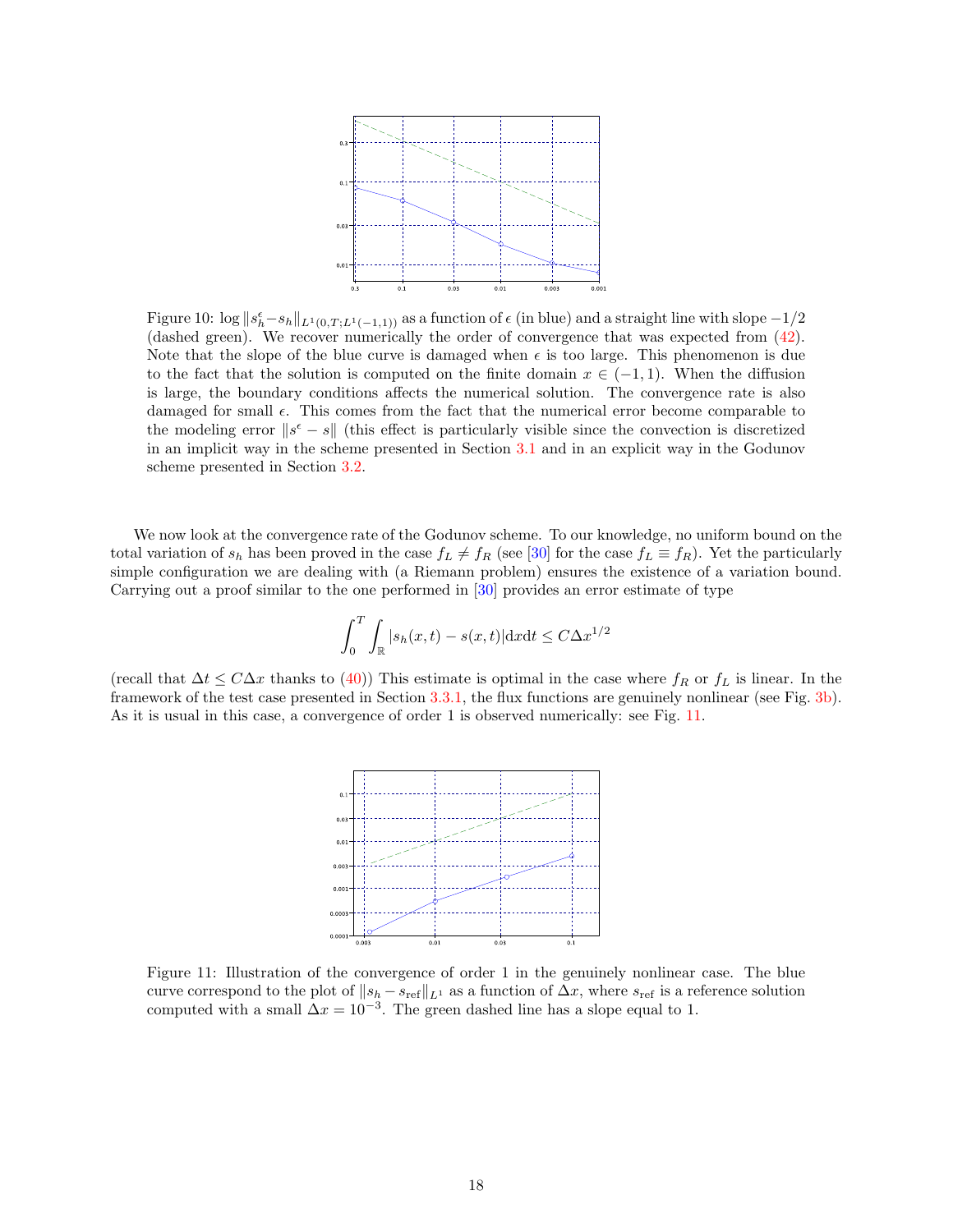# Conclusion

The goal of this paper was to investigate the limit, as  $\epsilon \to 0$ , of the system [\(15\)](#page-3-0). This study is close to the one performed by E. Kaasschieter [\[39\]](#page-23-0), but here, we have taken advantage of the recent developments in the theory of the scalar conservation laws with discontinuous flux function (see [\[20,](#page-22-4) [7\]](#page-21-3) and references therein) to avoid difficult calculations, and eventually achieved a full classification of possible physical situations. We have identified the correct interface coupling in the discontinuous-flux Buckley-Leverett model in terms of the profiles of the flux functions and capillary pressure functions on two sides from the interface. Moreover, we constructed an adequate numerical method and gave strong evidences on its efficiency.

# <span id="page-18-0"></span>A Appendix

#### <span id="page-18-1"></span>A.1 The  $BV_{loc}$  technique

Let us develop the argument of [\[18,](#page-22-18) [20\]](#page-22-4), under the additional assumption that  $\varphi_{L,R} \in W^{2,\infty}([0,1])$ . Because of the finite speed of propagation and the  $L^1_{loc}$  contraction property for G-entropy solutions, completely analogous to the classical estimate of [\[40\]](#page-23-1), it is enough to prove [\(31\)](#page-10-5) for an  $L_{loc}^1$ -dense subset of initial data. Indeed, a limit of vanishing viscosity limits is still a vanishing viscosity limit.

Thus we pick  $s_0 \in C_0^{\infty}(\mathbb{R})$  and such that  $s_0 \equiv 0$  on some interval around zero (this is a way to ensure a smooth transition across the interface  $\{x=0\}$ . We extend the corresponding solution  $s^{\epsilon}$  of  $(15)$  continuously by  $s_0$  for  $t \leq 0$ ; notice that for  $t < 0$ , the so extended function  $s^{\epsilon}$  satisfies

$$
\partial_t ((\phi_L 1\!\!1_{x<0} + \phi_R 1\!\!1_{x>0})s^{\epsilon}) + \partial_x (f_L(s^{\epsilon})1\!\!1_{x<0} + f_R(s^{\epsilon})1\!\!1_{x>0}) = \epsilon \partial_x (\partial_x \varphi_L(s^{\epsilon})1\!\!1_{x<0} + \partial_x \varphi_R(s^{\epsilon})1\!\!1_{x>0}) + r(x)
$$

where

$$
r: x \mapsto \partial_x \Big[ \big( f_L(s_0) - \epsilon \partial_x \varphi_L(s_0) \big) 1\!\!1_{x<0} + \big( f_R(s_0) - \epsilon \partial_x \varphi_R(s_0) \big) 1\!\!1_{x>0} \Big] \tag{43}
$$

is an  $L^{\infty}(\mathbb{R}) \cap L^{1}(\mathbb{R})$  function, by the assumptions on  $s_0$  and because  $f_{L,R}, \varphi_{L,R}$  were assumed regular enough.

Therefore the so extended function  $s^{\epsilon}$  is an entire solution (i.e., a solution defined for  $t \in \mathbb{R}$ ) of problem [\(15\)](#page-3-0) with the additional source term  $r(x) 1\!\!1_{t<0}$ . Now, the key fact is that we can control the  $L^1$  time translates of  $s^{\epsilon}$  by a linear modulus of continuity, because solutions of  $(15)$  with a source term verify the  $L^{1}$  contraction principle completely analogous to [\(18\)](#page-5-0):

$$
\sum_{i\in\{L,R\}} \int_{\Omega_i} \phi_i |s^{\epsilon}(t) - s^{\epsilon}(t-\tau)| \leq \sum_{i\in\{L,R\}} \int_{\Omega_i} \phi_i |s^{\epsilon}(0) - s^{\epsilon}(-\tau)| + \int_0^t \int_{\mathbb{R}} |r| \mathbb{1}_{s<0} - r \mathbb{1}_{s-\tau<0} | ds = \tau \|r\|_{L^1}.
$$

Therefore  $s^{\epsilon} \in BV(0,T; L^{1}(\mathbb{R}))$ , with a uniform in  $\epsilon$  bound. Then we can use the idea of [\[18,](#page-22-18) Lemma 4.2] and [\[20,](#page-22-4) Lemma 5.4]: for  $a > 0$ , using the mean-value theorem for each  $\epsilon > 0$  we can find a contour  $(0, T) \times \{a^{\epsilon}\}\$ with  $0 < a^{\epsilon} < a$  such that TotVar  $a^{\epsilon}$  along these contours is uniformly bounded by  $\frac{C}{a}$ . The variation of  $s_0$  is also bounded, therefore in the same way as in the classical estimate of Bardos, LeRoux and Nédélec [\[12\]](#page-21-16) for the Dirichlet problem for viscous conservation law (with boundary datum given by the values of  $s^{\epsilon}$  on our contour), we get the bound

$$
TotVar s^{\epsilon}|_{\{(t,x) \, | \, t \in (0,T), \, x \ge a\}} \le \frac{C}{a},
$$

with C that only depends on  $s_0$  and on the Lipschitz constant of  $f_{L,R}$  and of  $\varphi'_{L,R}$ . Analogous estimate holds for the variation on the set  $\{(t, x) | t \in (0, T), x \leq a\}$ . With the Cantor diagonal argument, we deduce compactness of  $(s^{\epsilon})_{\epsilon}$  in  $L_{loc}^{1}((0,T)\times\mathbb{R}_{+})$  and thus justify [\(31\)](#page-10-5).

### <span id="page-18-2"></span>A.2 An asymptotic preserving scheme

As a consequence of Proposition [5](#page-12-7) and Theorem [5,](#page-10-1) we have

$$
\lim_{\epsilon \to 0} \left( \lim_{\Delta t, \Delta x \to 0} s_h^{\epsilon} \right) = s \quad \text{ in } L^1_{loc}(\mathbb{R} \times \mathbb{R}_+),
$$

where  $s_h^{\epsilon}$  is the solution to the scheme [\(32\)](#page-11-3)–[\(36\)](#page-12-1). In order to justify the comparison of the numerical solutions  $s_h^{\epsilon}$  and  $s_h$  on Figures [5,](#page-14-2)[6](#page-15-2)[,8](#page-15-5)[,9,](#page-16-3)[10,](#page-16-1) we aim to prove that

$$
\lim_{\Delta x,\Delta t\to 0} \left( \lim_{\epsilon \to 0} s_h^{\epsilon} \right) = s \quad \text{ in } L^1_{loc}(\mathbb{R} \times \mathbb{R}_+).
$$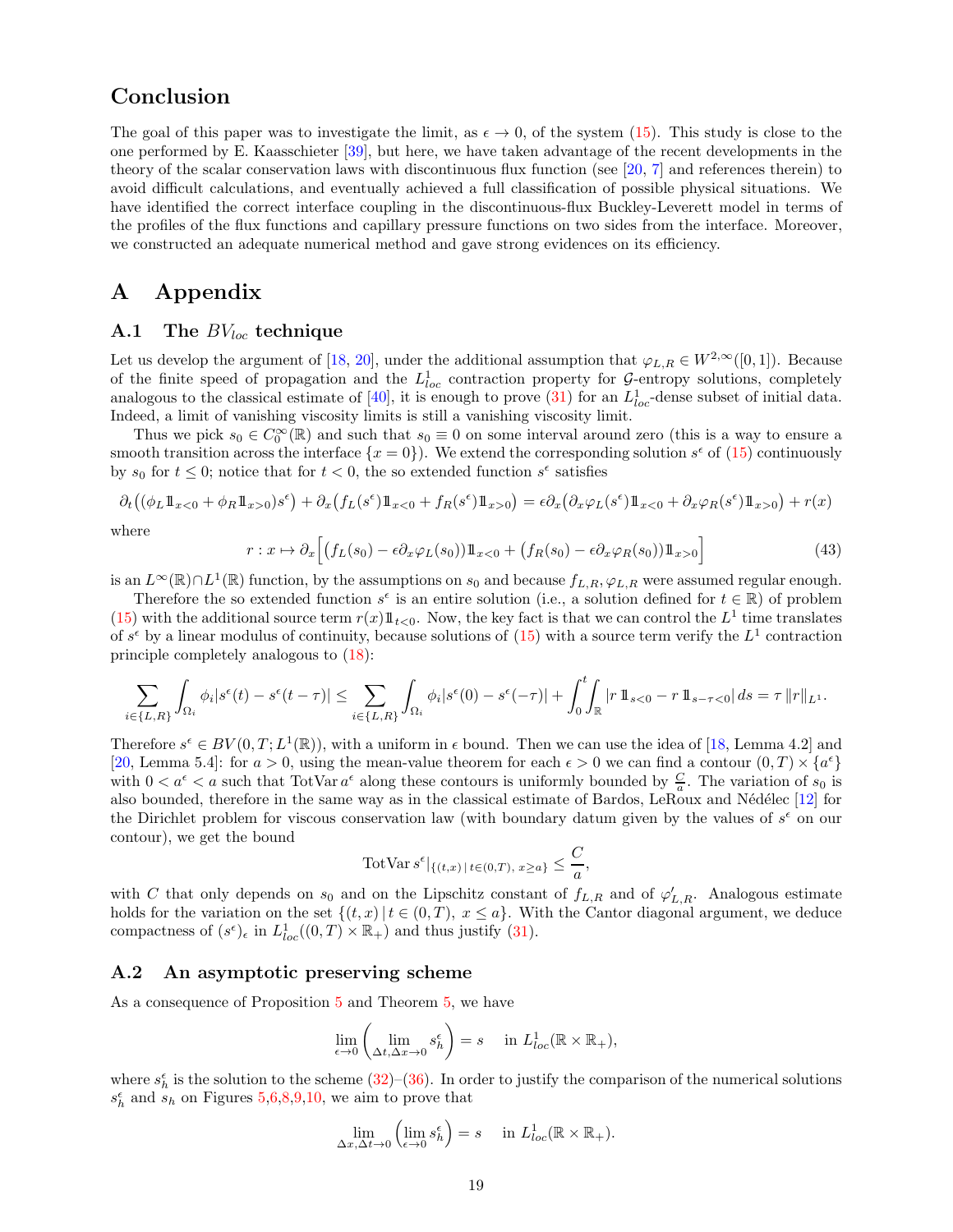First of all, we need to identify which scheme governs  $\lim_{\epsilon \to 0} s_h^\epsilon$ .

**Lemma 7** Let  $s_h^{\epsilon}$  be the solution of [\(32\)](#page-11-3)–[\(36\)](#page-12-1), then  $s_h^0 := \lim_{\epsilon \to 0} s_h^{\epsilon}$  (in the  $L_{loc}^1$  sense) is a solution of the scheme [\(32\)](#page-11-3)–[\(36\)](#page-12-1) where  $\epsilon$  has been set to 0.

*Proof:* First of all, since, for all compact subset K of  $\mathbb{R} \times \mathbb{R}_+$ , the restriction of  $s_h^{\epsilon}$  to K lies in a finite dimensional space, the  $L_{loc}^1$  convergence means the convergence of each  $s_{j+}^{\epsilon,n}$  $j+1/2 \ (j \in \mathbb{Z}, n \in \mathbb{N})$  towards some  $s_{i\pm}^{0,n}$  $_{j+1/2}^{0,n}$ . Assume that this holds for  $n \in \mathbb{N}$  (this is true for  $n = 0$ ), let us show it for  $n + 1$ .

Since, for all  $\epsilon > 0$ ,  $s_{i+1/2}^{\epsilon, n+1}$  $\epsilon^{n+1}_{j+1/2} \in [0,1]$ , then, up to a subsequence,  $s^{i,n+1}_{j+1/2}$  $s_{j+1/2}^{e,n+1}$  tends to some  $s_{j+1/2}^{0,n+1}$  $_{j+1/2}^{\sigma,n+1} \in [0,1], \text{ and,}$ by a diagonal extraction process, one can assume that this convergence occurs for all  $j \in \mathbb{Z}$ . Up to an new subsequence, one can assume that  $s_{L,R}^{\epsilon,n+1}$  tends to  $s_{L,R}^{0,n+1}$  as well as  $\epsilon$  tends to 0. Note that since the set  $\mathcal P$  in [\(20\)](#page-6-2) is closed,  $(s_L^{0,n+1}, s_R^{0,n+1}) \in \mathcal{P}$ .

For  $j \neq 0$ , the flux  $F_j^{\epsilon,n+1} := G_j(s_{j-1/2}^{\epsilon,n+1})$  $\frac{\epsilon, n+1}{j-1/2}, s_{j+1/2}^{\epsilon, n+1}$  $\frac{\epsilon, n+1}{j+1/2}$ ) –  $\epsilon \frac{\varphi_j(s_{j+1/2}^{\epsilon, n+1}) - \varphi_j(s_{j-1/2}^{\epsilon, n+1})}{\Delta x}$  $\frac{\sqrt{y}\sqrt{y}-1/2}{\Delta x}$  satisfies  $\lim_{\epsilon \to 0} F_j^{\epsilon, n+1} = G_j (s_{j-1/2}^{0, n+1})$  $\frac{0, n+1}{j-1/2}, s^{0,n+1}_{j+1/2}$  $j+1/2$ ) :=  $F_j^{0,n+1}$ .

Similarly, it follows from the formulas

$$
F_0^{\epsilon, n+1} = G_L(s_{-1/2}^{\epsilon, n+1}, s_L^{\epsilon, n+1}) - \epsilon \frac{\varphi_L(s_L^{\epsilon, n+1}) - \varphi_L(s_{-1/2}^{\epsilon, n+1})}{\Delta x/2}
$$
  
= 
$$
G_R(s_R^{\epsilon, n+1}, s_{1/2}^{\epsilon, n+1}) - \epsilon \frac{\varphi_R(s_{1/2}^{\epsilon, n+1}) - \varphi_R(s_R^{\epsilon, n+1})}{\Delta x/2},
$$

and from the property  $(s_L^{0,n+1}, s_R^{0,n+1}) \in \mathcal{P}$ , that

<span id="page-19-0"></span>
$$
\begin{cases} \tilde{\pi}_L(s_L^{0,n+1}) \cap \tilde{\pi}_R(s_R^{0,n+1}) \neq \emptyset, \\ F_0^{0,n+1} = G_L(s_{-1/2}^{0,n+1}, s_L^{0,n+1}) = G_R(s_R^{0,n+1}, s_{1/2}^{0,n+1}). \end{cases}
$$
(44)

 $\Box$ 

The following lemma ensures that the transmission conditions system [\(44\)](#page-19-0) yields a flux that is well defined. **Lemma 8** Let  $(u_L, u_R) \in [0, 1]^2$ , then the system

<span id="page-19-1"></span>
$$
\begin{cases} \n\tilde{\pi}_L(s_L) \cap \tilde{\pi}_R(s_R) \neq \emptyset, \\
F_0^0(u_L, u_R) = G_L(u_L, s_L) = G_R(s_R, u_R) \n\end{cases} \n\tag{45}
$$

admits a least one solution  $(s_L, s_R) \in \mathcal{P}$ ; moreover, the value  $F_0^0(u_L, u_R)$  is defined uniquely by [\(45\)](#page-19-1).

*Proof:* The set P can be naturally parametrized by  $p \in \mathbb{R}$  as follows:

$$
\mathcal{P} = \left\{ \left( \tilde{\pi}_L^{-1}(p), \tilde{\pi}_R^{-1}(p) \right) \mid p \in \mathbb{\bar{R}} \right\}.
$$

Therefore, finding  $(s_L, s_R)$  solution of [\(45\)](#page-19-1) reduces to finding  $p \in \mathbb{R}$  such that

<span id="page-19-2"></span>
$$
\Psi_L(p) := G_L(u_L, \tilde{\pi}_L^{-1}(p)) = G_R(\tilde{\pi}_R^{-1}(p), u_R) := \Psi_R(p), \tag{46}
$$

where the left-hand side  $\Psi_L$  is non-increasing while the right-hand side  $\Psi_R$  is non-decreasing. In addition, we have  $\Psi_L(-\infty) \ge \Psi_R(-\infty)$  and  $\Psi_L(+\infty) \le \Psi_R(+\infty)$ : e.g.,

$$
G_L(u_L, 0) \ge G_L(0, 0) = 0 = G_R(0, 0) \ge G_R(0, u_R)
$$

due to the consistency and the monotonicity properties of the numerical fluxes  $G_{L,R}(\cdot, \cdot)$ . As a consequence, there exists at least one value of p and a unique value of  $\Psi_{L,R}(p)$  such that [\(46\)](#page-19-2) holds.

In the following proposition, we identify the flux given by  $(45)$  with the Godunov flux at the interface, whose explicit formula was derived in [\[4\]](#page-21-4).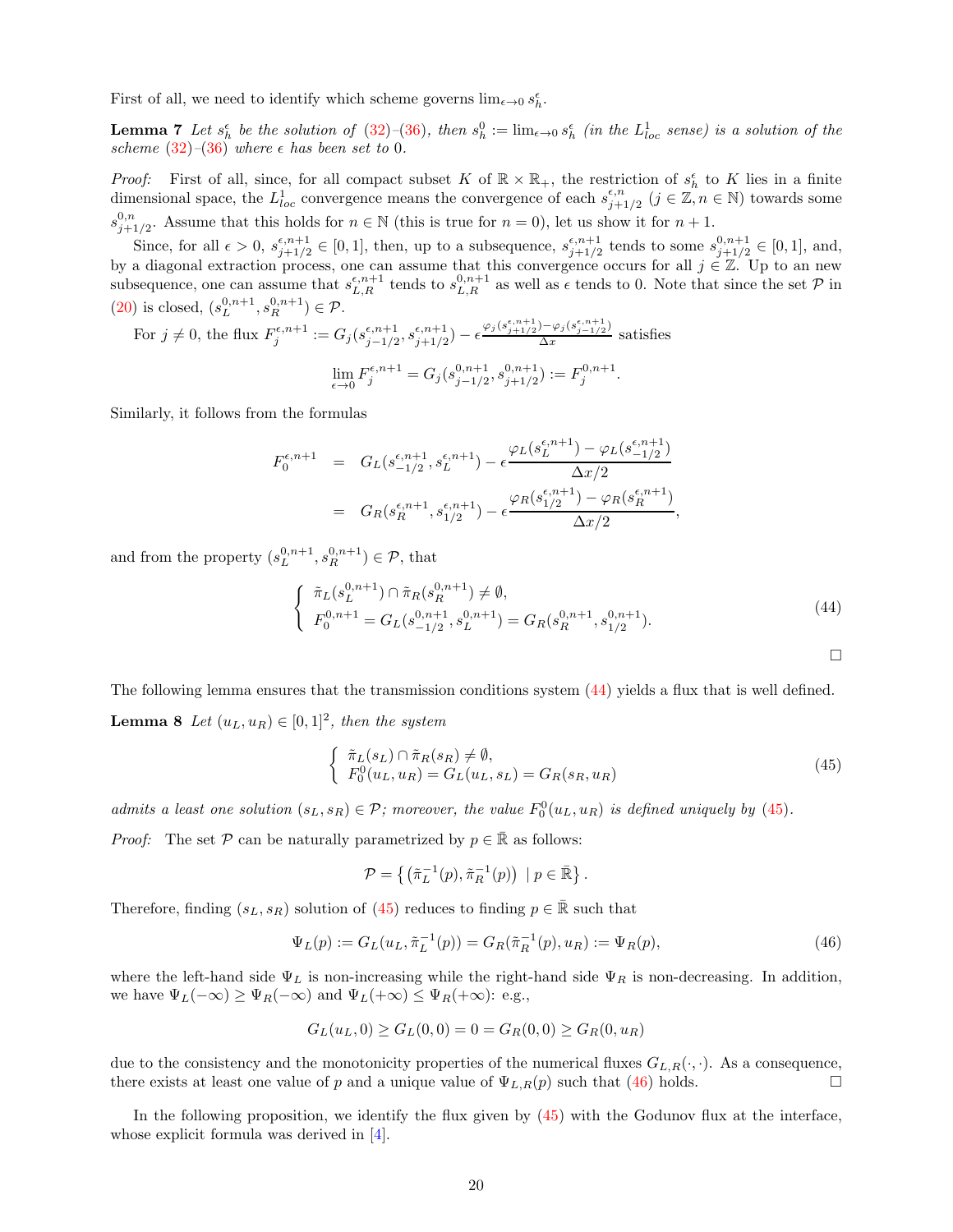**Proposition 9** Let  $(u_L, u_R) \in [0, 1]^2$ , then the flux  $F_0^0(u_L, u_R)$  given by the nonlinear system [\(45\)](#page-19-1) is equal to the Godunov flux

<span id="page-20-1"></span>
$$
F_0(u_L, u_R) = \min\left(\bar{F}^\pi, f_L(\min(u_L, \bar{s}_L)), f_R(\max(\bar{s}_R, u_R))\right),\tag{47}
$$

where  $\bar{F}^{\pi} = f_{L,R}(s_{L,R}^{\pi})$  and  $(s_L^{\pi}, s_R^{\pi})$  is the connection selected in Section [1.3.](#page-6-0)

Proof: We perform the proof by a case by case study relying on the resolution of the Riemann problem. First, we need to introduce some notation. Assume that  $f_i(u_i) \ge q$   $(i \in \{L, R\})$ , then we denote by  $u_i^*$ the unique value of [0,1], called *conjugate of*  $u_i$ , such that  $f_i(u_i^*) = f_i(u_i)$  and  $(\bar{s}_L - u_i^*)(\bar{s}_L - u_i) \leq 0$ . the unique value of  $[0, 1]$ , called *conjugue of u<sub>i</sub>*, such that  $f_i(u_i) = f_i(u_i)$  and  $(S_L - u_i)(S_L - u_i) \leq 0$ .<br>Moreover, if  $f_L(u_L) \leq \overline{F}^{opt}$  (resp.  $f_R(u_R) \leq \overline{F}^{opt}$ ), we denote by  $u_L^R$  (resp  $u_R^L$ ) the unique value in called transpose of  $u_L$  (resp.  $u_R$ ), such that  $f_L(u_L) = f_R(u_L^R)$  and  $(u_L - \bar{s}_L)(u_L^R - \bar{s}_R) \ge 0$  (resp.  $f_R(u_R) =$  $f_L(u_R^L)$  and  $(u_R - \bar{s}_R)(u_R^L - \bar{s}_L) \ge 0$ ). We will denote by  $u_L^{R,\star}$  (resp.  $u_R^{L,\star}$ ) the transpose of the conjugate of  $u_L$  (resp.  $u_R$ ) (cf. Fig. [12a\)](#page-20-0). Note that, for  $(u_L, u_R) \in \mathcal{U}$ , one has  $u_R = u_L^{R,\star}$  (and  $u_L = u_R^{L,\star}$ ). In the case where  $(u_L, u_R) \in \mathcal{O}$ , then either  $u_L = u_R^L$  (and  $u_R = u_L^R$ ) if  $(u_L, u_R)$  lies on an increasing branch of  $\mathcal{O}$ , or  $u_L = u_R^{L, \star}$  (and  $u_R = u_L^{R, \star}$ ) if  $(u_L, u_R)$  lies on the decreasing branch of  $\mathcal{O}$ . We denote by  $(s_L^{\pi}, s_R^{\pi})$  the

<span id="page-20-0"></span>

<span id="page-20-2"></span>

connection defined by the Selection Rule at the end of Section [1.3,](#page-6-0) and by  $s_{L,R}^{\pi,*}$ , the conjugate values of  $s_{L,R}^{\pi}$ .

- (i) Assume first that  $u_L \geq s_L^{\pi,*}$  and  $u_R \leq s_R^{\pi,*}$ , then, thanks to Assumption (A1), the Godunov flux given by formula [\(47\)](#page-20-1) provides  $F_0(u_L, u_R) = \overline{F}^{\pi}$ . On the other hand, let us assume that  $\mathcal{P} \cap \mathcal{U} \neq \emptyset$ , so that  $(s_L^{\pi}, s_R^{\pi}) \in \mathcal{P}$ . From Assumption (A1) on the flux functions, we deduce that  $G_L(u_L, s_L^{\pi}) =$  $G_R(u_R, s_R^{\pi}) = \overline{F}^{\pi}$ . Thus formulas [\(45\)](#page-19-1) and [\(47\)](#page-20-1) yield the same value.
- (ii) Assume that  $u_L \leq s_L^{\pi,*}$  and that  $u_R \leq u_L^{R,*}$ , so that formula [\(47\)](#page-20-1) provides that the flux at the interface should be given by  $F_0(u_L, u_R) = f_L(u_L)$ . Let us find a convenient choice of  $(s_L, s_R)$  solution to [\(45\)](#page-19-1) so that  $F_0^0(u_L, u_R) = F_0(u_L, u_R)$ . The fact that  $G_L(u_L, s_L) = G_R(s_R, u_R) = f_L(u_L)$  implies, because of Assumption (A1), that  $s_L$  can be chosen arbitrarily in  $[0, u_L^*]$ , while  $s_R$  has to be equal to  $u_L^R$ . Note that  $(u_L^{\star}, u_L^{\overline{R}}) \in \mathcal{U}$ , and that  $u_L^{\star} \geq s_L^{\pi}$ ,  $u_L^R \leq s_R^{\pi}$ . It can thus be seen on Fig. 1 that  $([0, u_L^{\star}] \times \{u_L^{\overline{R}}\}) \cap \mathcal{P} \neq \emptyset$ . Choosing  $(s_L, s_R)$  at this last intersection in [\(45\)](#page-19-1) ensures that formulas (45) and [\(47\)](#page-20-1) yield the same value for the flux  $F_0(u_L, u_R)$ .
- (iii) The last case is then  $u_R \geq s_R^{\pi,*}$  and  $u_L \geq u_R^{L,*}$ , so that the flux given by [\(47\)](#page-20-1) turns to be equal to  $f_R(u_R)$ . From similar argument as in the previous case, we deduce from  $G_L(u_L, s_L) = G_R(s_R, u_R)$  that  $s_R$  can be chosen arbitrary in  $[u_R^*, 1]$  while the condition  $s_L = u_R^L$  is enforced. Here again, the segment  ${u_R^L} \times [u_R^*, 1]$  has a non-empty intersection with P. Choosing  $(s_L, s_R) \in (\{u_R^L\} \times [u_R^*, 1]) \cap \mathcal{P}$  ensures that, in this case again, the values given by the formulas [\(45\)](#page-19-1) and [\(47\)](#page-20-1) coincide.

The above case by case study is illustrated by Fig. [12b.](#page-20-2)

$$
\qquad \qquad \Box
$$

As a direct consequence of formula [\(47\)](#page-20-1) and of [\[4\]](#page-21-4), taking  $\epsilon = 0$  in the scheme defined by [\(32\)](#page-11-3)–[\(36\)](#page-12-1) yields the implicit Godunov scheme corresponding to the notion of  $\mathcal{G}_{(s_L^\pi,s_R^\pi)}$ -entropy solution. From the monotonicity of the scheme, we deduce that the discrete solution  $s_h^0$  is unique (e.g. [\[33,](#page-22-20) [23\]](#page-22-7)). The analysis carried out in [\[7\]](#page-21-3) for the explicit Godunov scheme can be straightforwardly adapted to the implicit case.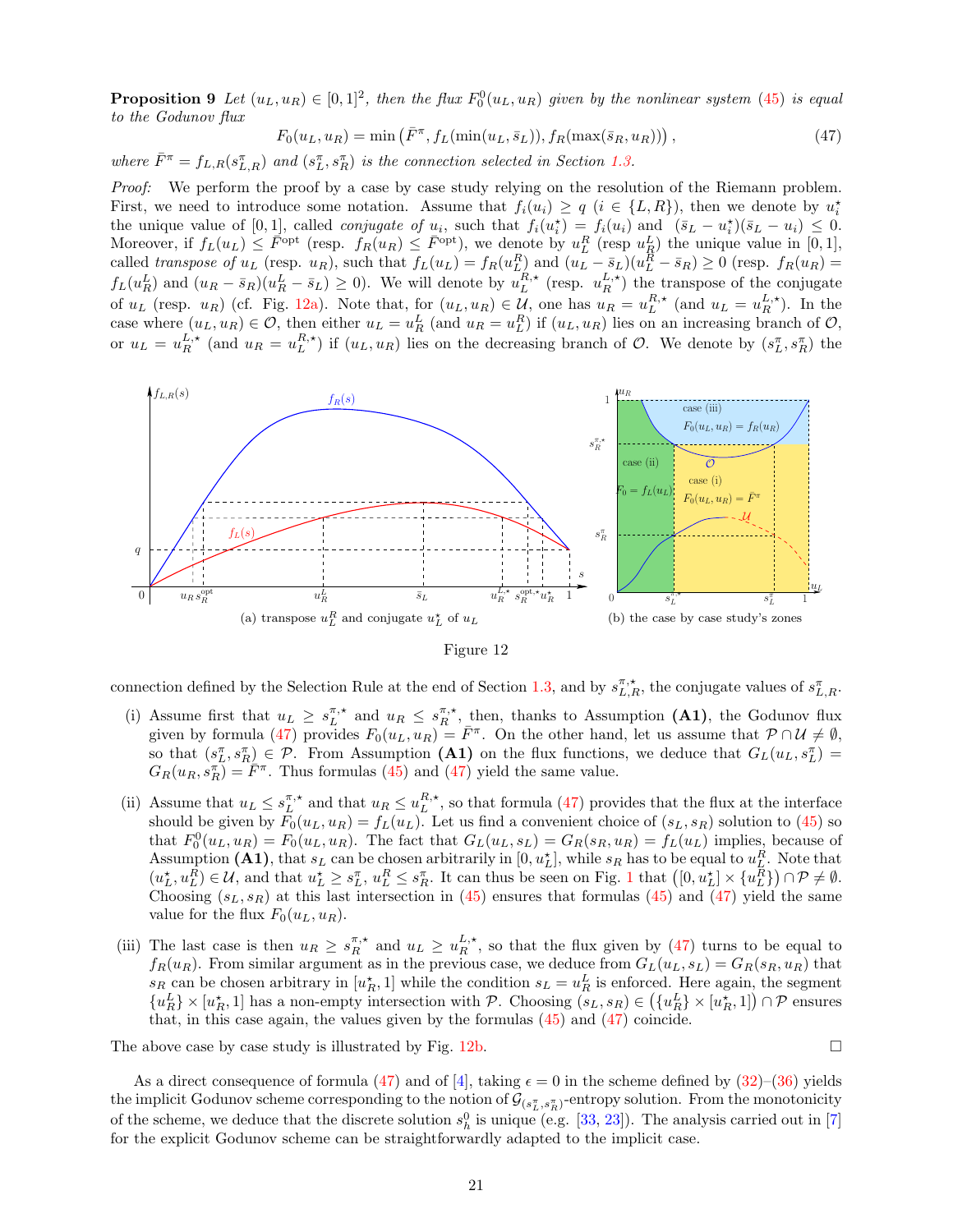**Corollary 10** Let  $s_h^0$  be the unique approximate solution provided by the scheme [\(32\)](#page-11-3)–[\(36\)](#page-12-1) in the case  $\epsilon = 0$ , then

$$
\lim_{\Delta x,\Delta t \to 0} s_h^0 = s \text{ in } L_{loc}^1(\mathbb{R} \times \mathbb{R}_+),
$$

where s is the unique  $\mathcal{G}_{(s_L^{\pi}, s_R^{\pi})}$ -entropy solution to the hyperbolic Buckley-Leverett equation in two-rocks' medium.

Acknowledgement The first author thanks John D. Towers for the discussion that was at the origin of this work. The work of the second author was partially supported by GNR MoMaS, CNRS-2439 (PACEN/CNRS, ANDRA, BRGM, CEA, EDF, IRSN).

### <span id="page-21-1"></span>References

- <span id="page-21-2"></span>[1] Adimurthi, J. Jaffré, and G. D. Veerappa Gowda. Godunov-type methods for conservation laws with a flux function discontinuous in space. SIAM J. Numer. Anal., 42(1):179–208 (electronic), 2004.
- <span id="page-21-6"></span>[2] Adimurthi, S. Mishra, and G. D. Veerappa Gowda. Optimal entropy solutions for conservation laws with discontinuous flux-functions. J. Hyperbolic Differ. Equ.,  $2(4)$ :783–837, 2005.
- <span id="page-21-4"></span>[3] H. W. Alt, S. Luckhaus, and A. Visintin. On nonstationary flow through porous media. Ann. Mat. Pura Appl. (4), 136:303–316, 1984.
- <span id="page-21-10"></span>[4] B. Andreianov and C. Cancès. The Godunov scheme for scalar conservation laws with discontinuous bell-shaped flux functions. Submitted.
- <span id="page-21-9"></span>[5] B. Andreianov, P. Goatin, and N. Seguin. Finite volume schemes for locally constrained conservation laws. Numer. Math., 115(4):609–645, 2010.
- <span id="page-21-3"></span>[6] B. Andreianov, K.H. Karlsen, and N.H. Risebro. On vanishing viscosity approximation of conservation laws with discontinuous flux. Networks Het. Media, 5(3):617–633, 2010.
- [7] B. Andreianov, K. Karlsen, and N. Risebro. A theory of  $L^1$ -dissipative solvers for scalar conservation laws with discontinuous flux. Arch. Ration. Mech. Anal., pages 1–60, 2011. 10.1007/s00205-010-0389-4.
- <span id="page-21-14"></span><span id="page-21-12"></span>[8] E. Audusse and B. Perthame. Uniqueness for scalar conservation laws with discontinuous flux via adapted entropies. Proc. Roy. Soc. Edinburgh Sect. A, 135(2):253–265, 2005.
- <span id="page-21-15"></span>[9] K. Aziz and A. Settari. Petroleum Reservoir Simulation. Elsevier Applied Science Publishers, Londres, 1979.
- <span id="page-21-13"></span>[10] F. Bachmann. Analysis of a scalar conservation law with a flux function with discontinuous coefficients. Adv. Differential Equations, 9:1317–1338, 2004.
- [11] P. Baiti and H. K. Jenssen. Well-posedness for a class of  $2 \times 2$  conservation laws with  $L^{\infty}$  data. J. Differ. Equ. 140(1):161–185, 1997.
- <span id="page-21-16"></span>[12] C. Bardos, A.-Y. LeRoux, and J.-C. Nédélec. First order quasilinear equations with boundary conditions. Comm. Partial Differential Equations, 4(9):1017–1034, 1979.
- <span id="page-21-11"></span><span id="page-21-5"></span>[13] J. Bear. Dynamic of Fluids in Porous Media. American Elsevier, New York, 1972.
- [14] M. Bertsch, R. Dal Passo, and C. J. van Duijn. Analysis of oil trapping in porous media flow. SIAM J. Math. Anal., 35(1):245–267 (electronic), 2003.
- <span id="page-21-0"></span>[15] F. Bouchut and B. Perthame. Kru $\check{x}$ kov's estimates for scalar conservation laws revisited. Trans. Amer. Math. Soc. 350(7):2847–2870, 1998.
- <span id="page-21-8"></span>[16] K. Brenner, C. Cancès, and D. Hilhorst. Convergence of finite volume approximation for immiscible two-phase flows in porous media with discontinuous capillary pressure field in several dimensions. In preparation.
- <span id="page-21-7"></span>[17] K. Brenner, C. Cancès, and D. Hilhorst. A convergent finite volume scheme for two-phase flows in porous media with discontinuous capillary pressure field. In Proceeding of the conference  $FVCA6$ , volume 1, pages 185–193. Springer, 2011.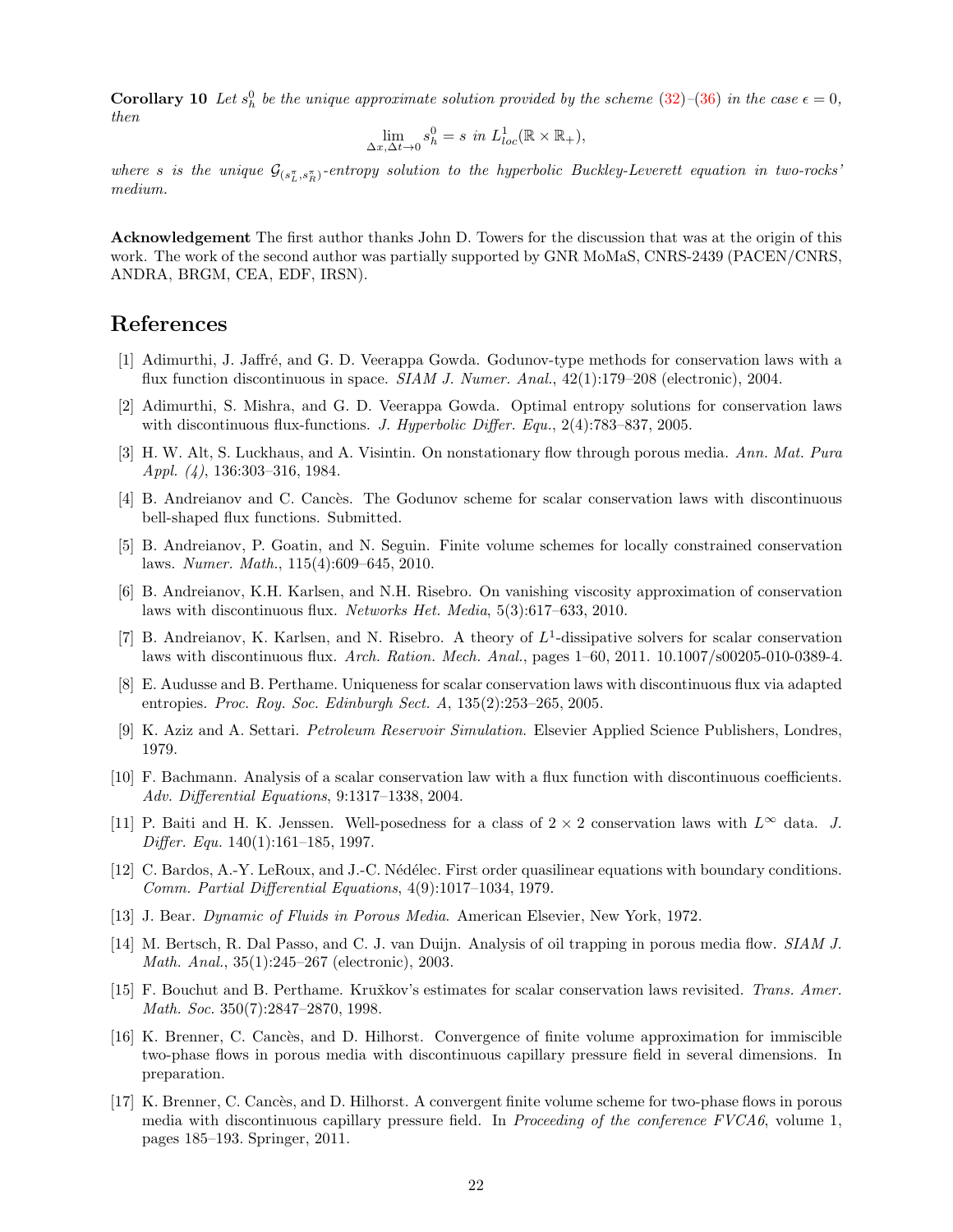- <span id="page-22-18"></span><span id="page-22-3"></span>[18] R. Bürger, A. García, K.H. Karlsen, and J.D. Towers. Difference schemes, entropy solutions, and speedup impulse for an inhomogeneous kinematic traffic flow model. Netw. Heterog. Media, 3:1–41, 2008.
- [19] R. Bürger, K. H. Karlsen, S. Mishra, and J. D. Towers. On conservation laws with discontinuous flux. In Y. Wang and K. Hutter, editors, *Trends in Applications of Mathematics to Mechanics*, pages 75–84. Shaker Verlag, Aachen, 2005.
- <span id="page-22-10"></span><span id="page-22-4"></span>[20] R. Bürger, K. H. Karlsen, and J. D. Towers. An Engquist-Osher-type scheme for conservation laws with discontinuous flux adapted to flux connections. SIAM J. Numer. Anal., 47(3):1684–1712, 2009.
- <span id="page-22-11"></span>[21] F. Buzzi, M. Lenzinger, and B. Schweizer. Interface conditions for degenerate two-phase flow equations in one space dimension. Analysis, 29:299–316, 2009.
- <span id="page-22-7"></span>[22] C. Cancès. Two-phase Flows Involving Discontinuities on the Capillary Pressure In Proceeding of the conference FVCA5, pages 249–256. Wiley & Sons, 2008.
- <span id="page-22-5"></span>[23] C. Cancès. Finite volume scheme for two-phase flow in heterogeneous porous media involving capillary pressure discontinuities. M2AN Math. Model. Numer. Anal., 43:973–1001, 2009.
- [24] C. Cancès. Asymptotic behavior of two-phase flows in heterogeneous porous media for capillarity depending only on space. I. Convergence to the optimal entropy solution. SIAM J. Math. Anal., 42(2):946–971, 2010.
- <span id="page-22-6"></span>[25] C. Cancès. Asymptotic behavior of two-phase flows in heterogeneous porous media for capillarity depending only on space. II. Nonclassical shocks to model oil-trapping. SIAM J. Math. Anal., 42(2):972–995, 2010.
- <span id="page-22-16"></span><span id="page-22-0"></span>[26] C. Canc`es. On the effects of discontinuous capillarities for immiscible two-phase flows in porous media made of several rock-types. Netw. Heterog. Media, 5(3):635–647, 2010.
- <span id="page-22-8"></span>[27] C. Cancès and Th. Gallouët. On the time continuity of entropy solutions. J. Evol. Equ. 11(1):43–55, 2011.
- <span id="page-22-9"></span>[28] C. Cancès, Th. Gallouët, and A. Porretta. Two-phase flows involving capillary barriers in heterogeneous porous media. Interfaces Free Bound., 11(2):239–258, 2009.
- <span id="page-22-19"></span>[29] C. Cancès and M. Pierre. An existence result for multidimensional immiscible two-phase flows with discontinuous capillary pressure field. hal-00518219, 2010.
- <span id="page-22-17"></span>[30] C. Cancès and N. Seguin. Error estimate for Godunov approximation of locally constrained conservation laws. hal-00599581, 2011.
- <span id="page-22-15"></span>[31] R. M. Colombo and P. Goatin. A well posed conservation law with a variable unilateral constraint. J. Differential Equations, 234(2):654–675, 2007.
- [32] G.-Q. Chen and H. Frid. Divergence-measure fields and hyperbolic conservation laws. Arch. Rational Mech. Anal., 147:89–118, 1999.
- <span id="page-22-20"></span>[33] R. Eymard, T. Gallouët, and R. Herbin. Finite Volume Methods. Handbook of Numerical Analysis, Vol. VII, P. Ciarlet, J.-L. Lions, eds., North-Holland, 2000.
- <span id="page-22-14"></span>[34] G. Enchéry, R. Eymard, and A. Michel. Numerical approximation of a two-phase flow in a porous medium with discontinuous capillary forces. SIAM J. Numer. Anal.,  $43(6)$ :2402–2422, 2006.
- <span id="page-22-13"></span>[35] A. Ern, I. Mozolevski, and L. Schuh. Discontinuous galerkin approximation of two-phase flows in heterogeneous porous media with discontinuous capillary pressures. Submitted, 2009.
- <span id="page-22-12"></span>[36] B.G. Ersland, M.S. Espedal, and R. Nybo. Numerical methods for flows in a porous medium with internal boundary. Comput. Geosci., 2:217–240, 1998.
- <span id="page-22-1"></span>[37] T. Gimse and N. H. Risebro. Riemann problems with a discontinuous flux function. Proceedings of Third International Conference on Hyperbolic Problems, Vol. I, II (Uppsala, 1990), 488–502, Studentlitteratur, Lund, 1991.
- <span id="page-22-2"></span>[38] T. Gimse and N. H. Risebro. Solution of the Cauchy problem for a conservation law with a discontinuous flux function. SIAM J. Math. Anal., 23(3):635–648, 1992.